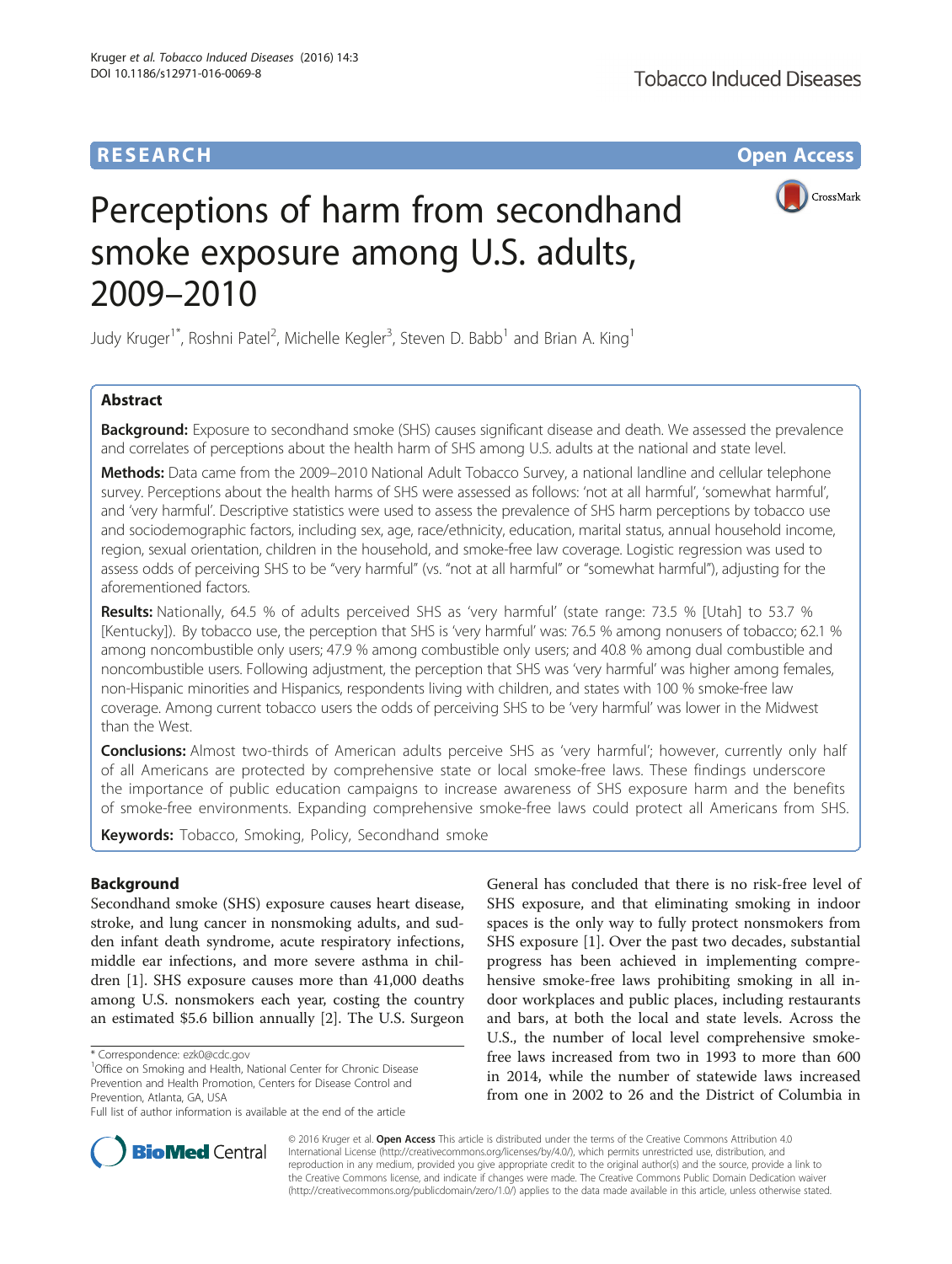2014 [[3, 4](#page-11-0)]. However, while adoption of local level comprehensive smoke-free laws continues, the adoption of statewide laws has stalled in recent years and residents of 24 states remain unprotected by such laws and, thus, are susceptible to SHS exposure in many indoor public spaces [\[5](#page-11-0)]. Approximately 58 million Americans, including 15 million children, continue to be exposed to SHS [[6\]](#page-11-0).

Research on public perception toward the harmful effects of SHS is growing [[7, 8](#page-11-0)] and studies have revealed that sociodemographic correlates may contribute to harm perception [[2\]](#page-11-0) and the use of noncombustible tobacco products [\[9](#page-11-0)–[11\]](#page-11-0). Levels of support for smoke-free public places have been shown to vary by cigarette smoking status, experience with smoke-free environments, knowledge about the harmfulness of SHS exposure, and other factors [[12](#page-11-0)–[18](#page-11-0)]. Changes in attitudes about the acceptability of SHS exposure and the benefits of smoke-free environments both contribute to, and are further accelerated by, the publicity, education, debate, and experiences that generally accompany the adoption of smoke-free laws [[1, 19\]](#page-11-0). State and local smoke-free laws typically receive high levels of public support, with this support increasing over time as people become accustomed to the protections afforded by these laws [\[20\]](#page-11-0).

Awareness of the adverse health effects of SHS exposure is an especially important factor shaping public attitudes towards smoke-free policies [\[21\]](#page-11-0). Research indicates that increased knowledge about the harmfulness of SHS is associated with greater efforts to minimize exposure [[22](#page-11-0), [23](#page-11-0)], reduced SHS exposure among both smokers and nonsmokers [\[22](#page-11-0)–[24\]](#page-11-0), and adoption of smoke-free home rules [\[25, 26\]](#page-11-0). Increased awareness of the adverse health effects of SHS exposure is also associated with lower smoking initiation among youth [\[27\]](#page-12-0) and more favorable attitudes toward smokefree environments [\[1](#page-11-0), [19](#page-11-0), [28\]](#page-12-0).

Past research suggests that many U.S. adults recognize the dangers of SHS exposure. For example, using data from 2001, McMillen and colleagues reported that 95.1 % of U.S. adults believed that inhaling smoke from a parent's cigarette caused any level of harm to infants and children, with lower prevalence among smokers (89.5 %) than nonsmokers (96.7 %) [[13\]](#page-11-0). These findings were consistent with studies showing smokers are less likely to perceive that SHS exposure is harmful [\[3](#page-11-0), [24](#page-11-0)]. Similarly, a Gallup poll conducted during July 2014 found that 57 % of U.S. adults viewed SHS as 'very harmful' [\[29](#page-12-0)]. However, to date, no published studies have assessed potential variations in perceived harm from SHS exposure comprehensively across states, tobacco use status, smoke-free law coverage, and certain sociodemographic factors. Thus, we assessed the prevalence and sociodemographic correlates of perceptions

that exposure to SHS is 'very harmful' both overall and by state and tobacco use status among a nationally representative sample of U.S. adults.

## Methods

## Sample

Data came from the 2009–2010 National Adult Tobacco Survey (NATS), a national landline and cellular telephone survey of noninstitutionalized civilian adults aged 18 years or older residing in the 50 U.S. states and District of Columbia [\[30](#page-12-0)]. The study design has been described in detail elsewhere, including cognitive testing of the employed measures [\[31](#page-12-0)]. In brief, the 2009–2010 NATS used a stratified, multistage probability design to yield data representative at both the national and state levels. For the landline component, each state was allocated an equal target sample size  $(n = 1863)$  to ensure adequate precision for state estimates. For the cellular telephone component, each state was allocated a sample size in proportion to its population (range: 255–24,100). Louisiana, New Jersey, and Oklahoma added to their landline and cellular telephone target sample size; Delaware, Georgia, Iowa, North Dakota, Pennsylvania, South Carolina, and Virginia added to their landline target sample size.

The sample design consists of a dual frame Random Digit Dialed sample, with independent samples drawn from landline and cell phone fames [\[31\]](#page-12-0). Respondent selection varied by telephone type. For the landline numbers, one adult was randomly selected from each eligible household. For cellular telephone numbers, the adult reached was selected if a cellular telephone was the only way they could be reached at home. Interviews were administered from October 20, 2009 to February 28, 2010, and were conducted in both English and Spanish. In total, 118,581 interviews were conducted (landline = 110,634 and cellular = 7947). The Council of American Survey and Research Organizations (CASRO) overall response rate, defined as the number of completed interviews divided by the number of eligible respondents in the sample, was 37.6 % (landline =  $40.4$  % and cellular = 24.9 %) [[32\]](#page-12-0). The overall cooperation rate, defined as the number of completed interviews divided by the number of eligible respondents who were successfully reached by an interviewer, was  $62.3 %$  (landline =  $61.9 %$  and cellular = 68.7 %) [[32\]](#page-12-0). State-specific CASRO response rates ranged from 28.2 % in New Jersey to 49.3 % in Vermont, while cooperation rates ranged from 52.9 % in Louisiana to 72.4 % in Vermont.

## Measures

### Harm perceptions

Perceptions about the harm of SHS exposure were assessed by the question, "Do you think that breathing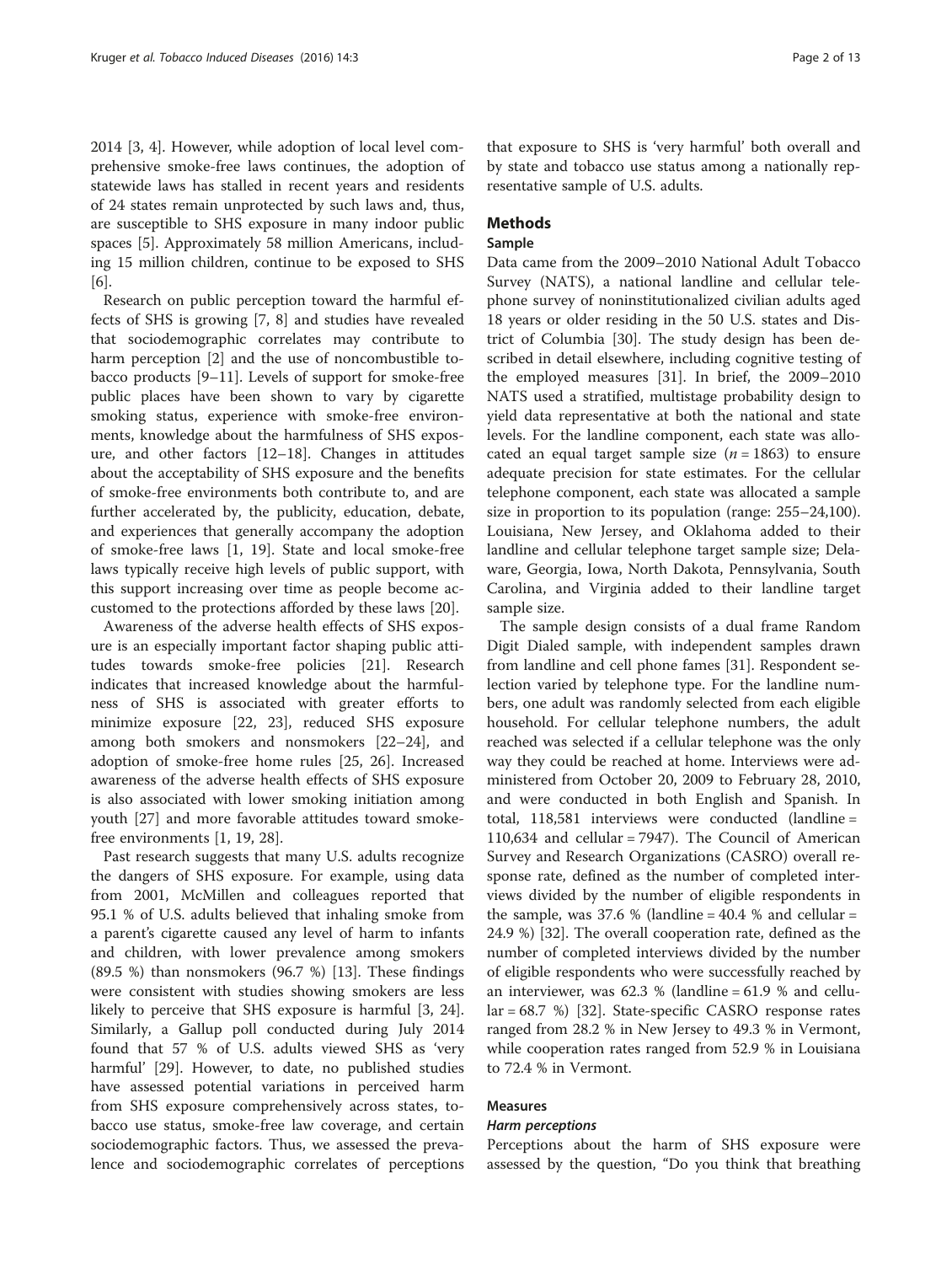smoke from other people's cigarettes or from other tobacco products is…?", with the following response options: 'not at all harmful to one's health', 'somewhat harmful to one's health', and 'very harmful to one's health'. In this analysis, respondents who answered 'very harmful to one's health' were considered to perceive SHS as 'very harmful'.

#### Current tobacco product use

Tobacco product use was determined by respondents' answers to questions on use of six products (cigarettes, cigars/cigarillos/little cigars, water pipes, pipes, chew/ snuff/dip, and snus); respondents were classified into four categories: 1) combustible only use; 2) noncombustible only use; 3) combustible and noncombustible use; 4) and no tobacco use. 'Combustible only use' was defined as a respondent who reported smoking at least 100 cigarettes during their lifetime, and now smoked 'every day' or 'some days' and/or used cigars/cigarillos/little cigars, water pipes, or pipes on  $\geq 1$  day during the past 30 days, but did not use a noncombustible product. 'Noncombustible only use' was defined as a respondent who reported using chewing tobacco/snuff/dip or snus on ≥1 day during the past 30 days, but did not use a combustible product. 'Combustible and noncombustible use' was defined as a respondent who reported smoking at least 100 cigarettes during their lifetime and now smoked 'every day' or 'some days' and/or used cigars/cigarillos/little cigars, water pipes, pipes, chewing tobacco/ snuff/dip, or snus on  $\geq 1$  day during the past 30 days. 'No tobacco use' was defined as a respondent who did not currently use combustible or noncombustible tobacco.

## Comprehensive smoke-free law coverage

Comprehensive smoke-free law coverage was determined using the American Nonsmokers' Rights Foundation (ANRF) U.S. Tobacco Control Laws Database©, which tracks U.S. municipal, county, and state laws relating to tobacco [[33](#page-12-0)]. Laws included in this database are identified through systematic scanning of tobacco control publications, Web sites and e-mail discussion lists, biannual solicitation of information from tobacco control professionals, and partnerships. Identified tobacco control laws are coded by senior staff members at ANRF; the online legal research database of state and/or local comprehensive smoke-free laws are regularly updated quarterly. For the purposes of this study, respondents were categorized according to the proportion of individuals in their state covered by a state and/or local comprehensive smoke-free law as of July 1, 2010 [\[33\]](#page-12-0). A comprehensive smoke-free law was defined as an ordinance or regulation that prohibits smoking in all indoor areas of non-hospitality workplaces, restaurants, and

freestanding bars, including attached bars or separately ventilated rooms with no size exemptions. For the purposes of analysis, comprehensive smoke-free laws were categorized as follows: 100 % (statewide law); 20–99 %; 1–19 %; 0 % (no local or statewide laws). These categories were selected based on the population distribution of coverage across states so as to ensure that statistically reliable comparisons could be made across categories.

## Sociodemographic characteristics

Sociodemographic characteristics of respondents that were assessed included: sex (male or female); age group (18–24, 25–44, 45–64, or ≥65 years); race/ethnicity (non-Hispanic white, non-Hispanic black, non-Hispanic Asian, non-Hispanic American Indian/Alaska native, non-Hispanic Native Hawaiian/Pacific Islander, non-Hispanic multirace, non-Hispanic other, or Hispanic); educational attainment (0–12 years [no diploma], Graduate Equivalency Degree (GED), high school graduate, some college [no degree], associate degree, undergraduate degree, or graduate degree); marital status (single/separated/divorced/widowed or married/living with a partner); annual household income (<\$20,000, \$20,000–\$49,999, \$50,000–\$99,999, ≥\$100,000, or unspecified); U.S. Census region (Northeast, Midwest, South, or West); sexual orientation (heterosexual/ straight, lesbian/gay/bisexual/transgender [LGBT], or unspecified); and whether the respondent lived in a household with children ≤17 years old (yes or no).

#### Analyses

Data were analyzed using SAS-Callable SUDAAN 10 (SAS Institute Inc., Research Triangle Park, NC) and weighted to adjust for the differential probabilities of selection and response [[31\]](#page-12-0). The landline data were first weighted by the inverse of the probability of selection of the telephone number, a nonresponse adjustment, and adjustments for the number of landlines and the number of eligible subjects in the household. The cellular telephone data were first weighted by the inverse of the probability of selection of the telephone number and a nonresponse adjustment. Next, the data were poststratified by state according to the distribution of demographic variables (sex, age, race/ethnicity, marital status, and educational attainment) and telephone type. For states with a small number of cellular telephone respondents, the use of both landline and cellular telephone data resulted in a large unequal weighting effect and, therefore, large estimated variances of survey estimates and small effective sample sizes. As a result, the national and state estimates were calculated differently. For national estimates, we included both cellular telephone and landline respondents. For state estimates, cellular telephone respondents were included only for the 12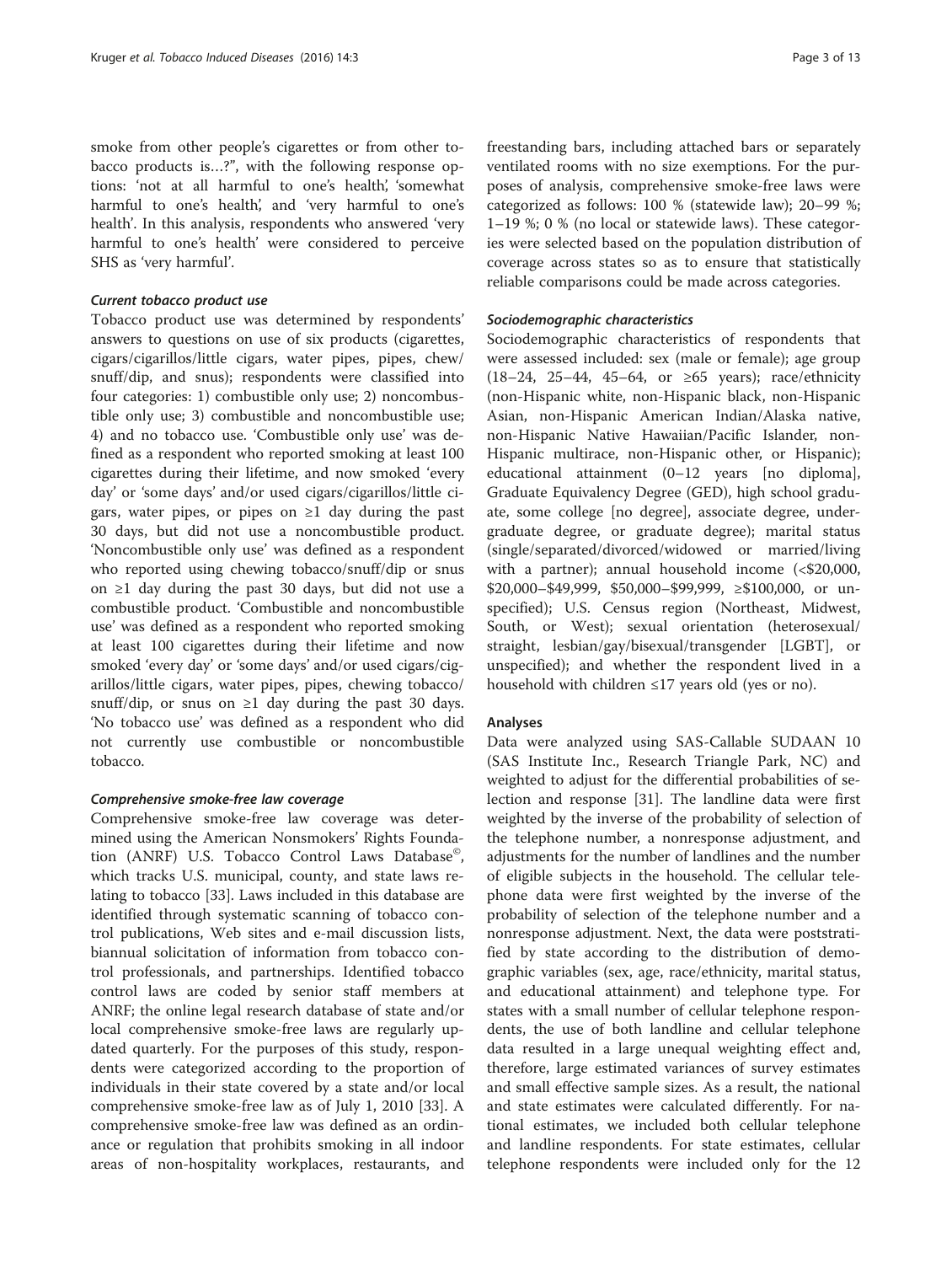states that had a cellular telephone sample of 200 or more respondents (California, Florida, Georgia, Illinois, Louisiana, New Jersey, New York, North Carolina, Ohio, Oklahoma, Pennsylvania, and Texas).

Descriptive analyses, including point estimates and 95 % confidence intervals (CI), were calculated for each respondent characteristic—overall, by state, and by tobacco use status. Differences between estimates were considered statistically significant if 95 % CIs did not overlap. Additionally, a binary logistic regression model was constructed with perceptions about SHS exposure being 'very harmful' as the dependent variable; independent variables included: sex, age group, race/ethnicity, educational attainment, marital status, annual household income, U.S. region, sexual orientation, whether respondents had children ≤17 years old living in the household, comprehensive smoke-free law coverage, and current tobacco use. Separate logistic regression models were constructed to predict perceived harm from SHS exposure among each respective category of tobacco users (i.e., combustible only use, noncombustible only use, combustible and noncombustible use, no tobacco use), each of which adjusted for the same covariates as the overall model (excluding tobacco use).

## Results

## Perception of harm from secondhand smoke exposure, overall

Nationally, 64.5 % of adults reported that SHS exposure was 'very harmful', 31.5 % reported it was 'somewhat harmful, and 4.0 % of reported it was 'not at all harmful' (Table [1\)](#page-4-0). The unadjusted prevalence of perceiving that SHS exposure was 'very harmful' was higher among females (72.5 %) compared to males (56.3 %); among respondents with an unspecified sexual orientation (79.2 %) compared to heterosexual/straight individuals (64.5 %) and LGBT individuals (59.5 %); and among respondents with children living in the household (68.2 %) compared to those without children living in the household (62.0 %) ( $p < 0.05$ ). The prevalence of perceiving that SHS exposure was 'very harmful' was lower among residents of states in the Midwest (60.5 %) compared to those in other regions (South =  $64.5$  %; Northeast = 66.0 %; West = 67.5 %) ( $p < 0.05$ ).

## Perception of harm from secondhand smoke exposure, by state

Table [2](#page-6-0) shows the prevalence of harm perceptions toward SHS among adults by state. The prevalence of those who perceived SHS exposure to be 'very harmful' to health ranged from 73.5 % in Utah to 53.7 % in Kentucky; the prevalence of those who considered exposure to be 'somewhat harmful' ranged from 39.5 % in Kentucky to 25.3 % in Florida; and the prevalence of those who considered

exposure to be 'not at all harmful' ranged from 6.8 % in Kentucky to 2.4 % in Delaware.

## Adjusted odds of perceived harm, overall

Overall, the adjusted odds of perceiving SHS to be 'very harmful' were higher among females (adjusted odds ratio  $[AOR] = 1.6$ , 95 % CI = 1.4–1.7) compared to men; among non-Hispanic Blacks (AOR = 2.0, 95 %  $CI = 1.7-2.3$ ), non-Hispanic Asians  $(AOR = 1.7, 95 %$ CI = 1.1–2.5), non-Hispanic American Indian/Alaska Natives  $(AOR = 1.5, 95 % CI = 1.1–2.0)$ , non-Hispanic others  $(AOR = 2.1, 95 % CI = 1.2–3.8)$ , and Hispanics  $(AOR = 1.8, 95 % CI = 1.5-2.2)$  compared to non-Hispanic whites; among respondents with children living in the household  $(AOR = 1.3, 95 % CI = 1.1-1.4)$ compared to respondents without children living in the household; and respondents covered by a 100 % smoke-free law  $(AOR = 1.1, 95 % CI = 1.1 - 1.3)$  compared to those living in states with less coverage (Table [3\)](#page-8-0).

The odds of perceiving SHS to be 'very harmful' were lower among respondents aged 45–64 (AOR = 0.8, 95 % CI =  $0.7-0.9$  compared to respondents 18– 24 years of age; those with an annual household incomes >\$20,000 compared to respondents with an annual income of <\$20,000; and those living in the Midwest (AOR = 0.8, 95 % CI = 0.7–0.9) compared to those in the West.

## Adjusted odds of perceived harm, by tobacco use status

Perceptions that SHS was 'very harmful' were highest among those who did not use tobacco (76.5 %), followed by noncombustible only users (62.1 %), combustible only users (47.9 %), and combustible and noncombustible users (40.7 %) (Table [3](#page-8-0)). By tobacco use, the odds of perceiving SHS to be 'very harmful' were lower among noncombustible only users (AOR  $= 0.7$ , 95 % CI  $= 0.5 - 0.9$ ), combustible only users  $(AOR = 0.3, 95 % CI = 0.2–0.4)$ , and combustible and noncombustible users  $(AOR = 0.3, 95 % CI = 0.2-0.4)$ compared to those who did not use tobacco.

Among combustible only users, odds of perceiving SHS to be 'very harmful' were higher among females compared to males, non-Hispanic Blacks, non-Hispanic American Indian/Alaska Natives compared to non-Hispanic whites, and among respondents with children ≤17 years old living in the household compared to respondents without children living in the household; the odds were lower among respondents ≥45 years of age compared to those 18–24 years of age, high school graduates, those with some college or an undergraduate or graduate degree compared to those with 0–12 years of education, and respondents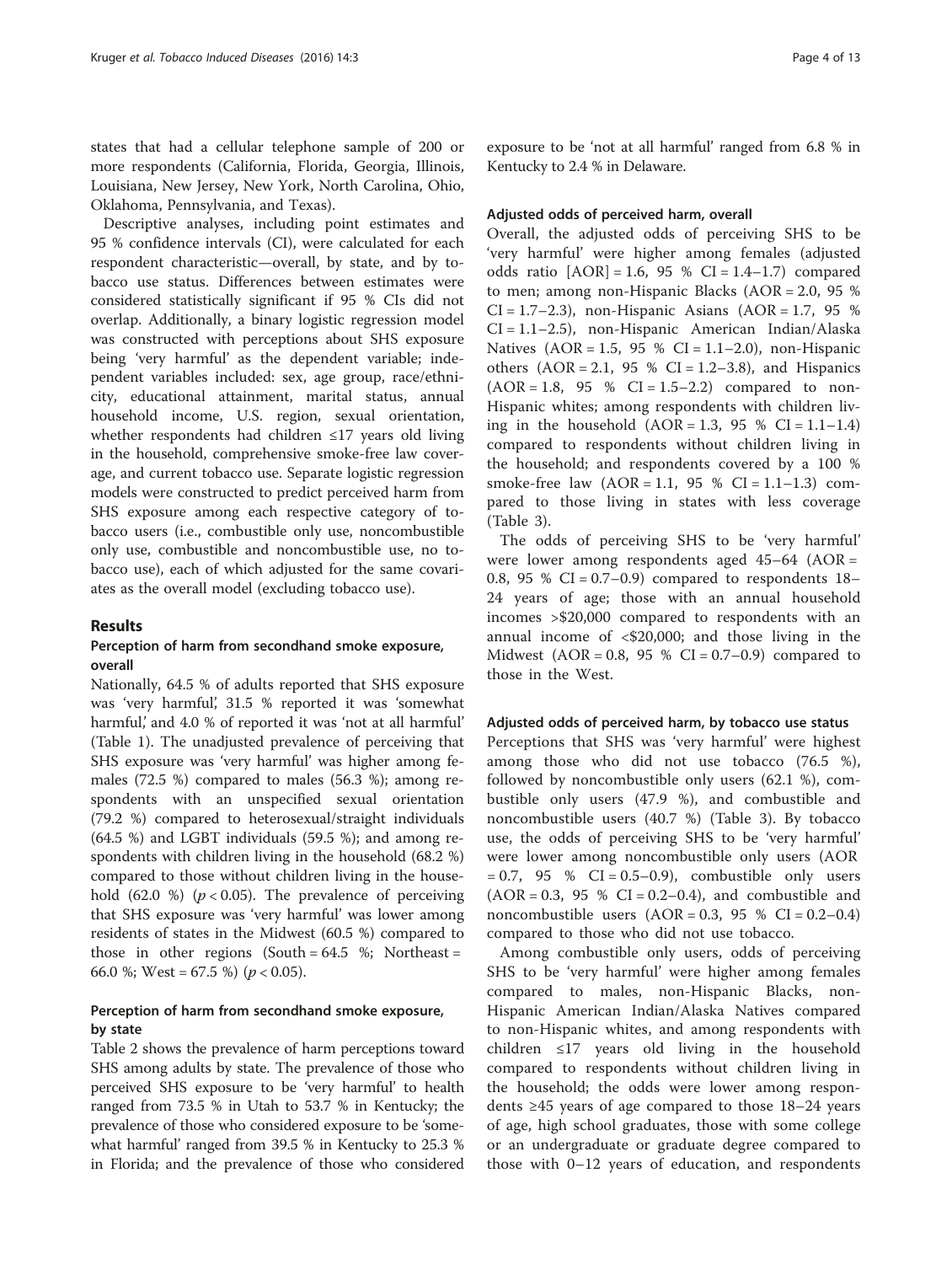|                                      | Unweighted<br>frequency | Not at all harmful<br>to one's health | Somewhat harmful   | Very harmful         |
|--------------------------------------|-------------------------|---------------------------------------|--------------------|----------------------|
| Characteristics                      | $\sqrt{n}$              | % (95 % CI)                           | % (95 % CI)        | % (95 % CI)          |
| Overall                              | 97,805                  | $4.0(3.7-4.3)$                        | 31.5 (30.9-32.1)   | 64.5 (63.9-65.2)     |
| Sex                                  |                         |                                       |                    |                      |
| Male                                 | 38,659                  | $5.3(4.8-5.7)$                        | 38.4 (37.4-39.4)   | 56.3 (55.3-57.4)     |
| Female                               | 59,146                  | $2.8$ ( $2.5 - 3.1$ )                 | 24.8 (24.1-25.5)   | 72.5 (71.7-73.2)     |
| Age (years)                          |                         |                                       |                    |                      |
| $18 - 24$                            | 4780                    | $2.6$ ( $2.0 - 3.3$ )                 | 32.4 (30.4-34.5)   | 64.9 (62.9-67.0)     |
| $25 - 44$                            | 25,915                  | $3.0(2.6-3.5)$                        | 30.9 (29.8-32.0)   | 66.0 (64.9-67.2)     |
| $45 - 64$                            | 41,968                  | $4.9(4.4-5.3)$                        | 33.6 (32.7-34.5)   | $61.5(60.5 - 62.4)$  |
| $\geq 65$                            | 25,142                  | $5.8(5.2 - 6.4)$                      | 27.2 (26.1-28.3)   | $67.0(65.8 - 68.2)$  |
| Race/ethnicity                       |                         |                                       |                    |                      |
| White, non-Hispanic                  | 81,517                  | $4.2$ (3.9–4.4)                       | 35.7 (35.1-36.3)   | 60.1 (59.5-60.8)     |
| Black, non-Hispanic                  | 7244                    | $3.0(2.3-3.6)$                        | 21.5 (19.7-23.3)   | 75.5 (73.7-77.4)     |
| Asian, non-Hispanic                  | 1645                    | $\rm a$                               | 21.0 (15.6-26.5)   | 75.9 (70.3-81.5)     |
| Al/AN, non-Hispanic                  | 1495                    | $7.5(4.9-10.0)$                       | 28.4 (23.5-33.3)   | 64.1 (58.9-69.3)     |
| NH/Pl, non-Hispanic                  | 399                     | $\mathsf a$                           | 28.0 (18.5-37.4)   | 66.5 (56.6-76.4)     |
| Non-Hispanic, multirace              | 1220                    | $3.7(2.1 - 5.4)$                      | 28.4 (23.5-33.2)   | 67.9 (62.8-73.0)     |
| Non-Hispanic, other                  | 481                     | $\mathsf a$                           | 23.0 (15.4-30.5)   | 69.8 (61.2-78.3)     |
| Hispanic                             | 3804                    | $3.8(2.7-4.8)$                        | 20.9 (18.5 - 23.3) | 75.3 (72.8-77.9)     |
| Education                            |                         |                                       |                    |                      |
| 0-12 years (no diploma)              | 6694                    | $5.5(4.5-6.4)$                        | 27.2 (24.9-29.5)   | 67.4 (65.0-69.8)     |
| <b>GED</b>                           | 1696                    | $6.1(3.9 - 8.4)$                      | 33.8 (29.7-37.8)   | 60.1 (55.9-64.4)     |
| High school graduate                 | 21,078                  | $4.9$ (4.3-5.5)                       | 32.5 (31.3-33.7)   | 62.6 (61.3-63.9)     |
| Some college (no degree)             | 15,778                  | $3.9(3.4 - 4.5)$                      | 32.5 (31.1-33.9)   | 63.6 (62.2-65.0)     |
| Associate degree                     | 14,241                  | $3.4(2.8-3.9)$                        | 31.1 (29.7-32.5)   | 65.5 (64.1-67.0)     |
| Undergraduate degree                 | 23,148                  | $2.3$ $(2.0-2.6)$                     | 33.2 (32.0-34.3)   | 64.6 (63.4-65.7)     |
| Graduate degree                      | 15,170                  | $2.2(1.8-2.7)$                        | 30.8 (29.5-32.2)   | 66.9 (65.6-68.3)     |
| Marital status                       |                         |                                       |                    |                      |
| Married/partnered                    | 59,208                  | $3.7(3.4 - 4.0)$                      | 30.9 (30.1-31.6)   | 65.4 (64.6-66.2)     |
| Single/separated/divorced or widowed | 38,597                  | $4.4(4.0-4.8)$                        | 32.3 (31.3-33.3)   | 63.3 (62.2-64.3)     |
| Annual household income              |                         |                                       |                    |                      |
| $<$ \$20,000                         | 11,039                  | $6.1(5.2 - 7.0)$                      | $25.9(24.1-27.6)$  | 68.1 (66.2-70.0)     |
| \$20,000-\$49,999                    | 31,555                  | $4.0$ $(3.6 - 4.4)$                   | 31.4 (30.3-32.5)   | 64.6 (63.4–65.7)     |
| \$50,000-\$99,999                    | 33,335                  | $3.8(3.4 - 4.3)$                      | 33.0 (32.0-34.1)   | $63.1 (62.1 - 64.2)$ |
| $\geq$ \$100,000                     | 18,357                  | $3.0(2.4-3.6)$                        | 34.2 (32.9–35.5)   | 62.8 (61.4–64.2)     |
| Unspecified                          | 3519                    | $3.1(2.1-4.0)$                        | 27.8 (24.7–30.9)   | 69.1 (65.9–72.3)     |
| U.S. region                          |                         |                                       |                    |                      |
| Northeast                            | 17,685                  | $3.3$ $(2.8-3.8)$                     | 30.7 (29.5-32.0)   | 66.0 (64.7-67.3)     |
| Midwest                              | 20,255                  | $4.4(3.9-4.9)$                        | 35.1 (34.0–36.2)   | $60.5(59.4 - 61.7)$  |
| South                                | 38,595                  | $4.3$ $(3.9-4.8)$                     | 31.3 (30.3-32.3)   | 64.4 (63.3-65.4)     |
| West                                 | 21,270                  | $3.7(3.1-4.3)$                        | 28.8 (27.2-30.3)   | 67.5 (65.9-69.1)     |

<span id="page-4-0"></span>

| Table 1 Percentage of U.S. adults who think breathing smoke from other people's cigarettes or tobacco products causes harm, by |  |
|--------------------------------------------------------------------------------------------------------------------------------|--|
| selected characteristics—National Adult Tobacco Survey (NATS) 2009-2010                                                        |  |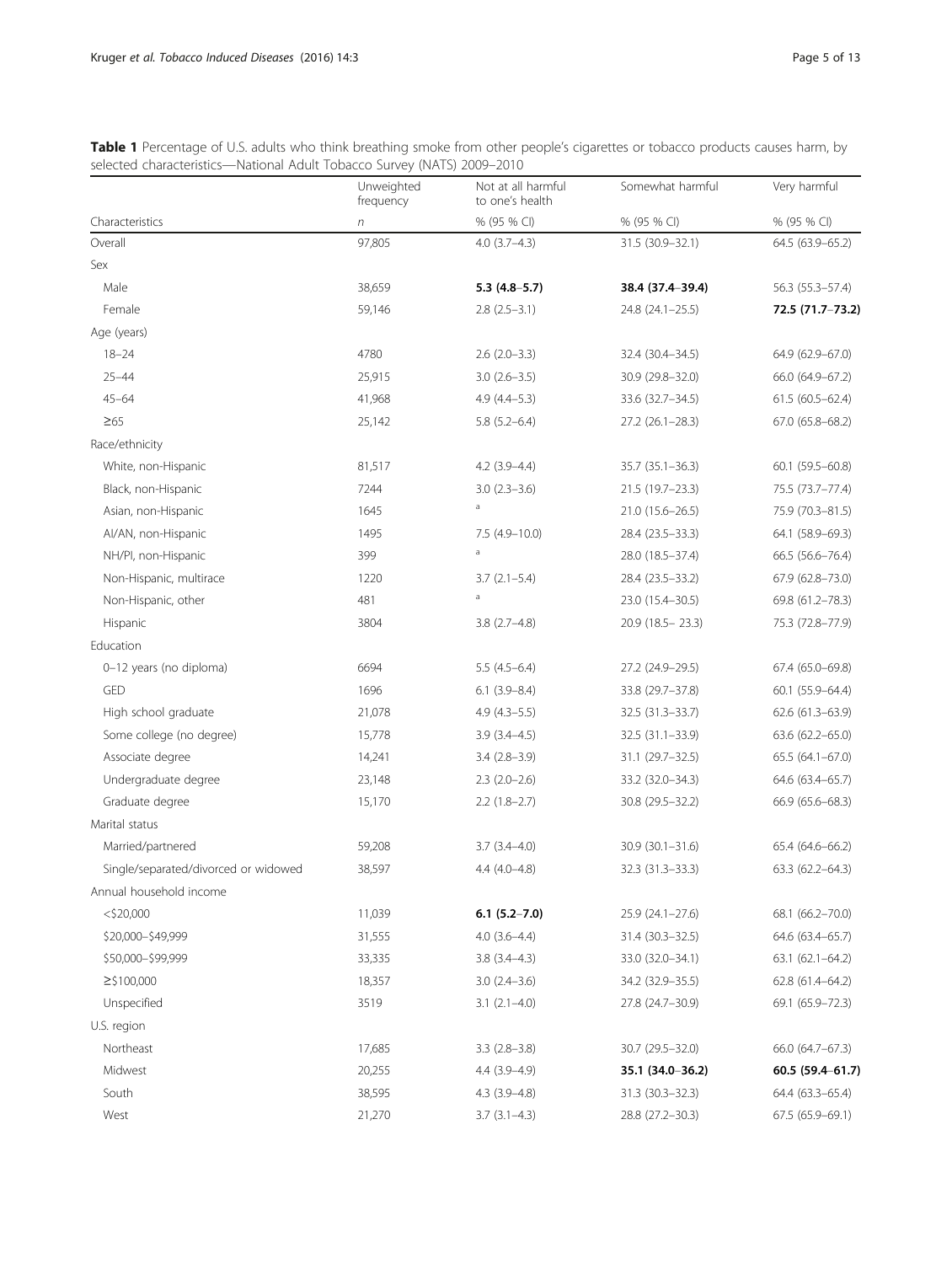Table 1 Percentage of U.S. adults who think breathing smoke from other people's cigarettes or tobacco products causes harm, by selected characteristics—National Adult Tobacco Survey (NATS) 2009–2010 (Continued)

| Sexual orientation                                  |        |                   |                     |                     |
|-----------------------------------------------------|--------|-------------------|---------------------|---------------------|
| Heterosexual/straight                               | 94,698 | $4.0(3.7-4.2)$    | 31.5 (30.9-32.2)    | $64.5(63.8-65.1)$   |
| LGBT                                                | 2180   | $3.6(2.3-4.8)$    | 36.9 (32.6-41.2)    | 59.5 (55.2–63.9)    |
| Unspecified                                         | 927    | $6.9(3.4-10.3)$   | $13.9(9.6 - 18.3)$  | 79.2 (73.8-84.6)    |
| Children ≤17 years old living in household          |        |                   |                     |                     |
| Yes                                                 | 30,626 | $3.0(2.6-3.5)$    | 28.8 (27.7-29.8)    | 68.2 (67.1-69.3)    |
| No                                                  | 67,179 | $4.7(4.4-5.0)$    | 33.4 (32.6–34.1)    | $62.0(61.2 - 62.7)$ |
| Tobacco use <sup>c</sup>                            |        |                   |                     |                     |
| Combustible only                                    | 13,665 | $8.7(7.8-9.6)$    | 43.5 (41.8-45.1)    | 47.9 (46.2-49.5)    |
| Noncombustible only                                 | 527    | $5.2$ $(2.4-8.0)$ | 32.6 (25.3-40.0)    | $62.1(54.6 - 69.7)$ |
| Combustible & Noncombustible                        | 1080   | $9.2(6.5 - 12.0)$ | 50.1 (44.8-55.4)    | 40.7 (35.5-46.0)    |
| No tobacco use                                      | 49,778 | $2.0(1.7-2.2)$    | $21.5(20.7 - 22.4)$ | 76.5 (75.6–77.3)    |
| Population coverage of smoke-free laws <sup>b</sup> |        |                   |                     |                     |
| 100 % state laws                                    | 46,285 | $4.0(3.6-4.4)$    | $31.1(30.3 - 31.9)$ | $64.9(64.1 - 65.8)$ |
| 20-99 % state laws                                  | 15,902 | $4.3(3.6-4.9)$    | 33.6 (31.8-35.4)    | $62.1(60.3 - 64.0)$ |
| 1-19 % state laws                                   | 16,333 | $3.7(3.1-4.3)$    | 29.1 (27.5 - 30.7)  | $67.2(65.5 - 68.9)$ |
| 0 % state or local laws                             | 17,785 | $4.2$ $(3.7-4.7)$ | 33.8 (32.6-35.0)    | $62.0(60.8-63.2)$   |

Note: Bold values indicate statistical significance ( $p < 0.05$ ) when compared to all other categories for the respective characteristic

Abbreviations: AI/AN American Indian/Alaska Native, NH/PI Native Hawaiian/Pacific Islander, GED Graduate Equivalency Degree, LGBT Lesbian, Gay, Bisexual, or Transgender

a Estimate excluded due to relative standard error >30 %

bPopulation coverage of smoke-free laws was based on the American Nonsmokers' Rights Foundation U.S. Tobacco Control Laws Database® and represent the percent of the population covered by state and/or local comprehensive smoke-free laws as of July 1, 2010

c Combustible only use is defined as those who currently smoke cigarettes, pipes, hookah, or cigars and do not use snus or chew/snuff/dip. Noncombustible only use is defined as those who use snus or chew/snuff/dip and do not currently smoke cigarettes, pipes, hookah or cigars. Combustible and noncombustible users are those who use both combustible and noncombustible tobacco products

with an annual household income of \$50,000–\$99,000 compared to those with a household income <\$20,000.

Among noncombustible only users, the odds were higher among respondents with children ≤17 years old living in the household compared to respondents without children living in the household and those living in a state with 100 % or 20-99 % population coverage of state and/or local smoke-free laws compared to those living in states with less coverage; the odds were lower among respondents with an associates and graduate degree compared to those with 0– 12 years of education, respondents with an income of \$50,000–\$99,000 compared to those with a household income <\$20,000.

Among combustible and noncombustible users, the odds were lower among respondents residing in locations with 100 % smoke-free laws compared to those without any 100 % state/local smoke-free law coverage. Among those who did not use tobacco, the odds were higher among females, non-Hispanic Blacks, non-Hispanic Asians and Hispanics, respondents with children ≤17 years old living in the household, and those covered by 100 % smoke-free laws; the odds

were lower among respondents with an annual household income of ≥\$20,000 and those in the Midwest.

#### **Discussion**

The findings from this study reveal that 96 % of U.S. adults perceive SHS exposure as harmful, with nearly two-thirds (64.5 %) perceiving it to be 'very harmful'. The prevalence of perceiving that SHS exposure was 'very harmful' was significantly higher among females, racial/ethnic minorities, respondents with children ≤17 years old living in the household, and those covered by 100 % smoke-free laws. Population-level perception of SHS harm data can be an important component in understanding societal contexts for developing educational campaigns [\[27](#page-12-0)]. Such efforts could include public health educational initiatives and media campaigns, such as CDC's "Tips from Former Smokers," which included ads related to the adverse health effects of SHS exposure [[34\]](#page-12-0).

The present study expands upon a previous study that examined perceptions of harm from SHS exposure among youth [[8\]](#page-11-0). However, in this study, we assessed the proportion of adults who perceived that SHS exposure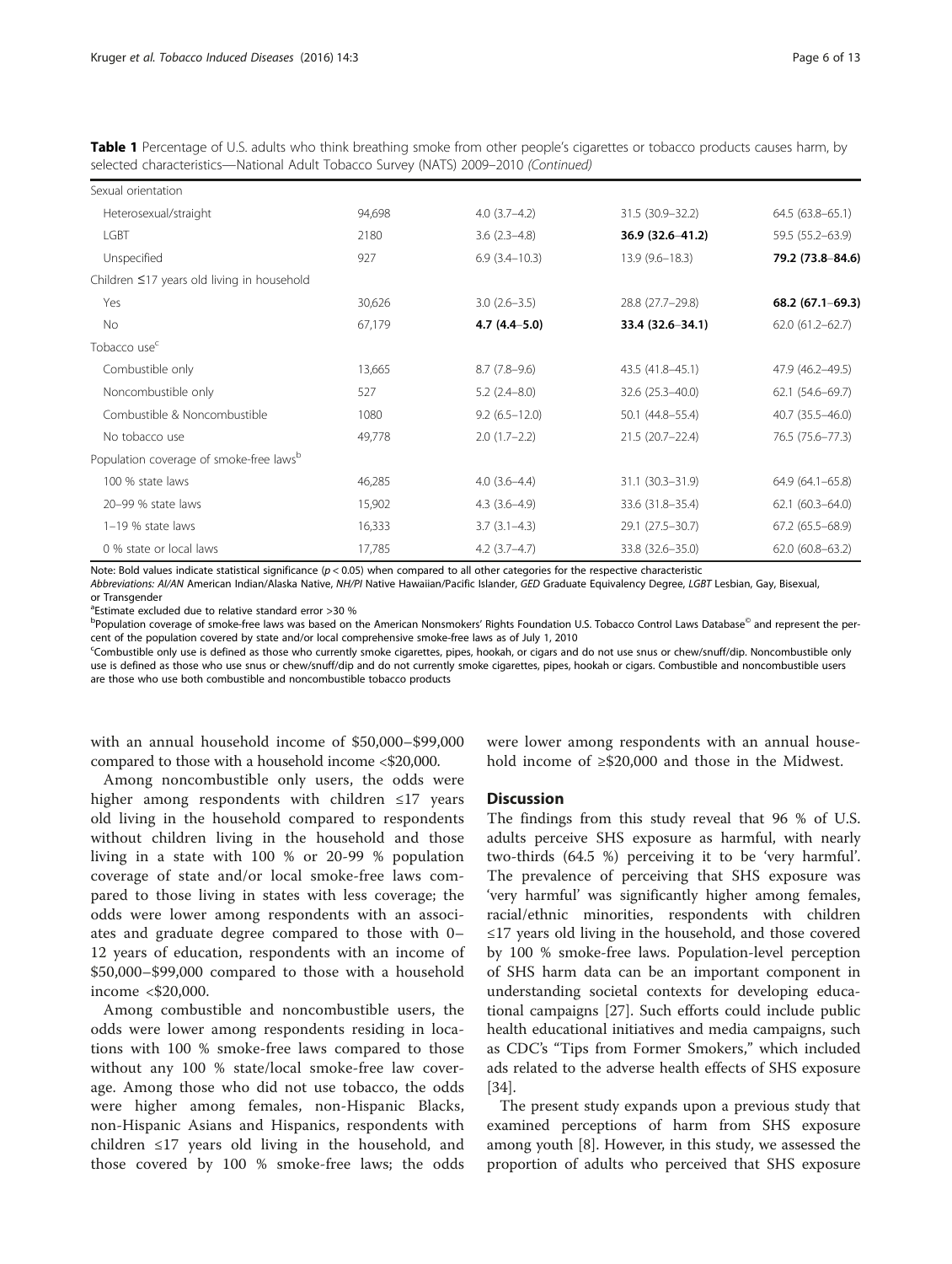<span id="page-6-0"></span>

| Table 2 Percentage of U.S. adults who think breathing smoke from other people's cigarettes or other tobacco products causes |  |  |  |
|-----------------------------------------------------------------------------------------------------------------------------|--|--|--|
| harm, by state—National Adult Tobacco Survey (NATS) 2009-2010                                                               |  |  |  |

| State                                                                      | Unweighted<br>frequency | Not at all harmful<br>to one's health | Somewhat harmful    | Very harmful        |
|----------------------------------------------------------------------------|-------------------------|---------------------------------------|---------------------|---------------------|
|                                                                            | n                       | % (95 % CI)                           | % (95 % CI)         | % (95 % CI)         |
| 100 % of population covered by a comprehensive smoke-free law <sup>a</sup> |                         |                                       |                     |                     |
| Arizona                                                                    | 1539                    | $5.7(3.7 - 7.7)$                      | 28.2 (24.2-32.1)    | 66.1 (61.9-70.4)    |
| Colorado                                                                   | 1634                    | $3.4(2.2 - 4.5)$                      | 35.7 (32.0-39.5)    | 60.9 (57.1-64.7)    |
| Delaware                                                                   | 1585                    | $2.4(1.3-3.4)$                        | 32.0 (25.2-38.7)    | 65.6 (59.0-72.3)    |
| District of Columbia                                                       | 1427                    | b                                     | 30.0 (22.1-38.0)    | 67.1 (59.1-75.1)    |
| Florida <sup>c</sup>                                                       | 1859                    | $5.6(3.8-7.5)$                        | 25.3 (22.7-27.9)    | 69.1 (66.2-71.9)    |
| Hawaii                                                                     | 1509                    | $4.2$ (2.0-6.4)                       | 29.5 (24.3-34.8)    | 66.3 (60.8-71.7)    |
| <b>Illinois<sup>c</sup></b>                                                | 1698                    | $4.0(2.8-5.2)$                        | 33.3 (30.2-36.4)    | 62.7 (59.6-65.9)    |
| lowa                                                                       | 1768                    | $2.7(1.8-3.7)$                        | 36.0 (31.8-40.3)    | 61.2 (57.0-65.5)    |
| Louisiana <sup>c</sup>                                                     | 5164                    | $4.7$ (3.8-5.6)                       | 27.3 (25.3-29.4)    | 67.9 (65.8-70.0)    |
| Maine                                                                      | 1723                    | $3.7(2.3-5.2)$                        | 31.4 (26.6-36.2)    | 64.9 (60.0-69.7)    |
| Maryland                                                                   | 1548                    | $2.4(1.3-3.5)$                        | 34.3 (30.7-37.9)    | 63.3 (59.7-67.0)    |
| Massachusetts <sup>c</sup>                                                 | 1563                    | $3.7(2.3-5.2)$                        | 33.1 (29.7-36.4)    | 63.2 (59.8-66.6)    |
| Minnesota                                                                  | 1563                    | $5.2$ (2.9-7.4)                       | 38.4 (34.8-41.9)    | 56.4 (52.8-60.1)    |
| Montana                                                                    | 1579                    | $5.2$ (2.7-7.7)                       | 31.7 (27.3-36.1)    | 63.1 (58.5-67.8)    |
| Nebraska                                                                   | 1587                    | $5.2$ (2.3-8.0)                       | 37.4 (31.4-43.4)    | 57.4 (51.4-63.4)    |
| Nevada                                                                     | 1554                    | $5.4(3.3-7.5)$                        | 34.8 (29.7-40.0)    | 59.8 (54.6-65.0)    |
| New Jersey <sup>c</sup>                                                    | 3308                    | $3.4(2.4 - 4.4)$                      | 32.1 (29.8-34.4)    | $64.5(62.1 - 66.8)$ |
| New Mexico                                                                 | 1488                    | $3.9(1.8-6.0)$                        | 27.6 (22.8-32.4)    | 68.5 (63.6-73.5)    |
| New York <sup>c</sup>                                                      | 1839                    | $2.5(1.6-3.4)$                        | 27.1 (24.4-29.8)    | 70.4 (67.6-73.2)    |
| Ohio <sup>c</sup>                                                          | 1811                    | $4.7(3.4 - 6.0)$                      | 35.3 (32.6-38.1)    | 59.9 (57.1-62.7)    |
| Oregon                                                                     | 1697                    | $3.4(1.8-5.0)$                        | 33.9 (30.5-37.3)    | 62.7 (59.1-66.2)    |
| Rhode Island                                                               | 1566                    | b                                     | 30.1 (26.0-34.2)    | 65.4 (61.0-69.8)    |
| Utah                                                                       | 1796                    | $2.6(1.5-3.7)$                        | 23.9 (20.5-27.4)    | 73.5 (69.9-77.0)    |
| Vermont                                                                    | 1734                    | $2.0(1.1 - 3.0)$                      | 32.0 (26.3-37.8)    | 65.9 (60.1-71.7)    |
| 20-99 % of population covered by comprehensive smoke-free law              |                         |                                       |                     |                     |
| Washington                                                                 | 1746                    | $3.3(1.9-4.8)$                        | 33.3 (30.4-36.3)    | 63.3 (60.2-66.4)    |
| Alaska                                                                     | 1566                    | $2.6(1.4-3.8)$                        | 28.5 (21.6-35.5)    | 68.9 (61.8-75.9)    |
| Indiana                                                                    | 1701                    | $4.8(3.3 - 6.4)$                      | 35.0 (31.8-38.2)    | 60.2 (56.9-63.4)    |
| Kansas                                                                     | 1602                    | $4.6$ (2.3-7.0)                       | 35.2 (30.6-39.8)    | 60.2 (55.4-64.9)    |
| Kentucky                                                                   | 1532                    | $6.8$ (4.3-9.2)                       | 39.5 (34.6-44.5)    | 53.7 (48.7-58.7)    |
| North Dakota                                                               | 1850                    | b                                     | 30.5 (21.1-39.9)    | 65.6 (56.2-75.1)    |
| South Carolina                                                             | 4165                    | $4.2$ (2.6-5.9)                       | $31.8(28.1 - 35.5)$ | $63.9(60.1 - 67.7)$ |
| Texas <sup>c</sup>                                                         | 1942                    | $3.6(2.7-4.6)$                        | 32.7 (29.6-35.7)    | 63.7 (60.6-66.8)    |
| West Virginia                                                              | 1544                    | $4.6(2.7-6.5)$                        | $30.3(26.2 - 34.3)$ | 65.1 (60.9-69.4)    |
| 1-19 % of population covered by a comprehensive smoke-free laws            |                         |                                       |                     |                     |
| Alabama                                                                    | 1611                    | $3.7(2.3-5.2)$                        | 29.4 (25.5-33.3)    | 66.8 (62.7-70.9)    |
| Arkansas                                                                   | 2384                    | b                                     | 35.0 (27.6-42.4)    | 56.9 (49.5-64.4)    |
| California <sup>c</sup>                                                    | 2159                    | $3.4(2.3-4.4)$                        | 26.1 (23.4-28.8)    | 70.5 (67.7-73.4)    |
| Georgia <sup>c</sup>                                                       | 3976                    | $3.4(2.5-4.2)$                        | 29.0 (26.6-31.5)    | 67.6 (65.0-70.1)    |
| Mississippi                                                                | 1466                    | $3.0(1.9-4.1)$                        | 27.0 (21.3-32.6)    | 70.1 (64.3-75.8)    |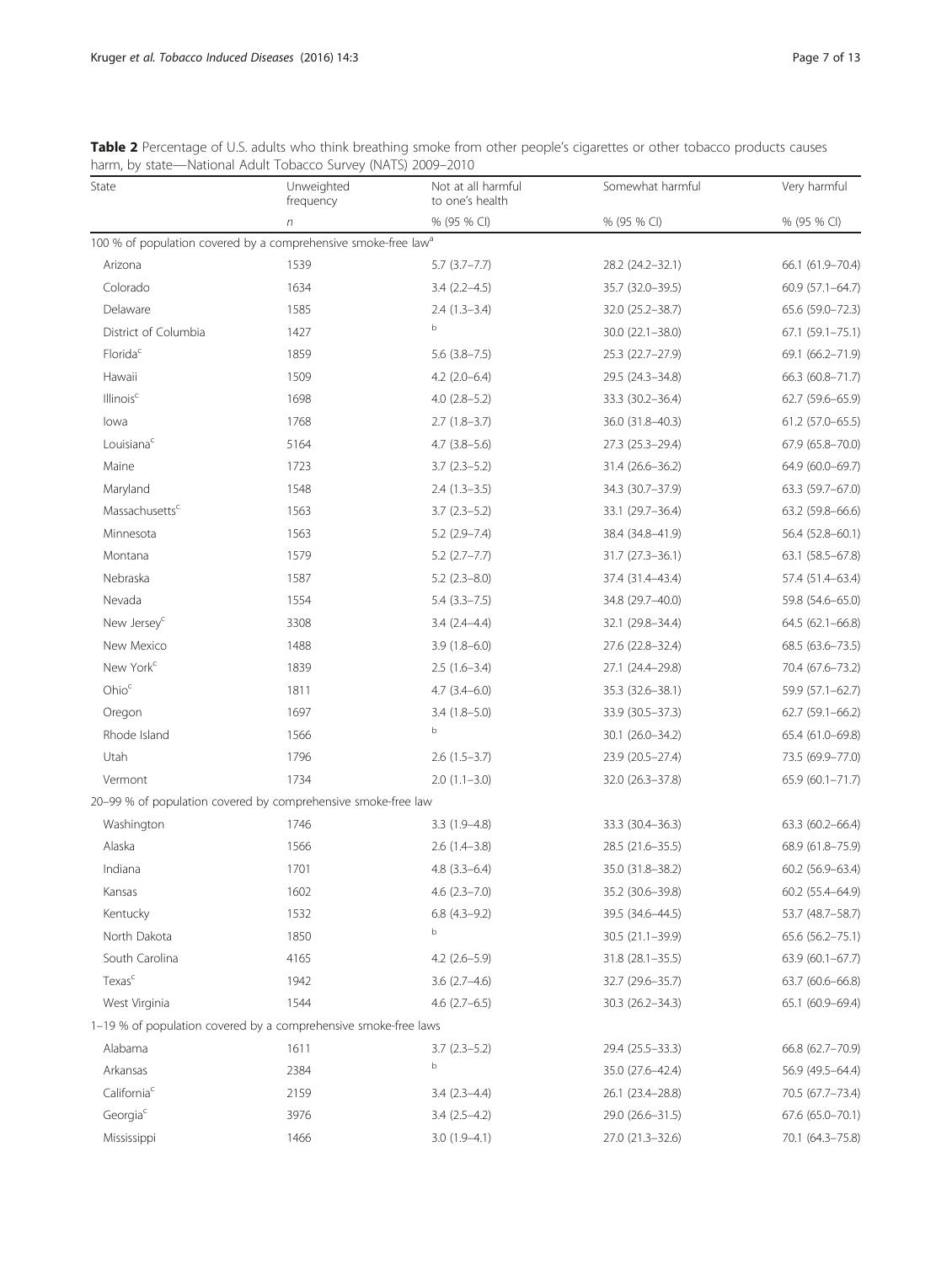Table 2 Percentage of U.S. adults who think breathing smoke from other people's cigarettes or other tobacco products causes harm, by state—National Adult Tobacco Survey (NATS) 2009–2010 (Continued)

| Missouri                                                  | 1666   | $3.8(2.6 - 5.0)$ | 38.2 (34.9-41.4)                                                                                                                                | 58.0 (54.7-61.4)   |
|-----------------------------------------------------------|--------|------------------|-------------------------------------------------------------------------------------------------------------------------------------------------|--------------------|
| Wisconsin                                                 | 1619   | $4.3(2.5-6.0)$   | 35.4 (31.8-39.0)                                                                                                                                | 60.4 (56.7-64.1)   |
| Wyoming                                                   | 1452   | b                | 37.4 (30.0-44.8)                                                                                                                                | 58.2 (50.9-65.5)   |
| 0 % of population covered by comprehensive smoke-free law |        |                  |                                                                                                                                                 |                    |
| Connecticut                                               | 1500   | $3.1(1.9-4.3)$   | $30.3(26.6 - 34.0)$                                                                                                                             | 66.6 (62.8-70.3)   |
| Idaho                                                     | 1551   | $3.3(1.5-5.0)$   | $31.5(25.7 - 37.3)$                                                                                                                             | 65.2 (59.3-71.1)   |
| Michigan                                                  | 1656   | $4.6(3.1-6.2)$   | 33.4 (30.1-36.8)                                                                                                                                | 61.9 (58.5-65.4)   |
| New Hampshire                                             | 1638   | b                | 32.0 (27.8-36.3)                                                                                                                                | 64.2 (59.7-68.7)   |
| North Carolina <sup>c</sup>                               | 1665   | $4.8(3.3-6.2)$   | 36.5 (33.2-39.8)                                                                                                                                | 58.7 (55.4-62.1)   |
| Oklahoma <sup>c</sup>                                     | 3098   | $3.8(3.0-4.7)$   | 30.7 (28.7-32.8)                                                                                                                                | 65.4 (63.3-67.5)   |
| Pennsylvania <sup>c</sup>                                 | 2814   | $4.1(3.1-5.1)$   | 33.9 (31.6-36.2)                                                                                                                                | 62.0 (59.7-64.3)   |
| South Dakota                                              | 1734   | $3.1(2.0-4.2)$   | 30.4 (26.4–34.5)                                                                                                                                | 66.4 (62.3 - 70.5) |
| Tennessee                                                 | 1617   | $4.6(3.2 - 6.0)$ | 33.4 (29.7-37.0)                                                                                                                                | 62.0 (58.3-65.8)   |
| Virginia                                                  | 2012   | $3.6(2.5-4.7)$   | 33.7 (30.8-36.6)                                                                                                                                | 62.7 (59.8-65.7)   |
| National                                                  | 97,805 | $4.0(3.7-4.3)$   | 31.5 (30.9-32.1)                                                                                                                                | 64.5 (63.9 - 65.2) |
|                                                           |        |                  | Macchetter accounts of coache for being the based on the American Macmediant Birchetter H.C. Tebesco Control Love Detelesco Paral generated the |                    |

<sup>a</sup>Population coverage of smoke-free laws was based on the American Nonsmokers' Rights Foundation U.S. Tobacco Control Laws Database© and represent the percent of the population covered by state and/or local comprehensive smoke-free laws as of July 1, 2010 <sup>b</sup>Relative SE >30 %

c Estimates calculated among both landline and cellular telephone respondents. All other state estimates were calculated among landline respondents only

was 'very harmful'. The rationale for assessing high levels of perceptions toward SHS was based on the findings of the 2006 Surgeon General's report, which concluded that there is no safe level of exposure to SHS and that the only way to fully protect the public from SHS exposure is to completely eliminate smoking in indoor public places and worksites [[1\]](#page-11-0). This is the first study to examine perceptions of harm by subgroupings of tobacco use status. The findings reveal that nearly two-thirds of noncombustible only tobacco users perceived SHS as 'very harmful' compared to approximately half of combustible only users and two-fifths of dual users of both combustible and noncombustible tobacco. The lower levels of perceptions among dual users may be attributable to multiple factors, including greater levels of tobacco dependence among these individuals [\[9](#page-11-0)], lower levels of understanding of the health hazards of tobacco use [\[11](#page-11-0)], and increased receptivity to protobacco messaging. These findings underscore the importance of continued efforts to educate all tobacco users about the benefits of smoke-free environments as part of a comprehensive approach to reduce tobacco use and SHS exposure, particularly among combustible tobacco users and dual users of both combustible and noncombustible tobacco. These findings also underscore the importance of educating smokers on the importance of quitting smoking completely as no level of exposure to SHS is risk-free.

Variations in perceptions about the harms of SHS were also observed by sociodemographic groups. More specifically, the perception that SHS was 'very harmful' was higher in females, non-Hispanic racial/ethnic minorities and Hispanics, and respondents with children ≤17 years' old living in the household. These findings are generally consistent with those from other studies [\[8](#page-11-0), [35](#page-12-0)–[37\]](#page-12-0). Of note, estimates of harm perceptions by age differed by current smoking status. For example, among combustible only users, the odds of perceiving SHS to be 'very harmful' were lower for those ≥45 years of age compared to respondents 18–24 years of age. These variations in perceptions by age could be due, in part, to varying tobacco use rates among age groups [\[8](#page-11-0)] or factors related to the social disapproval of tobacco use [[9,](#page-11-0) [38](#page-12-0)]. Consistent with past studies, respondents who reported living with children in the household had higher odds of perceiving that SHS was harmful [\[2](#page-11-0)], suggesting greater receptivity toward tobacco-related health messages and understanding of the dangers of SHS among individuals with children. A study by Tan and colleagues [[7](#page-11-0)] suggested that raising public awareness to information about the harmfulness of SHS influenced public perceptions. More research into the influence of public education campaigns on the health effects of SHS could further increase awareness of the harms of SHS.

Variations in perceptions about the harm of SHS were also observed across states. For example, Kentucky had the lowest prevalence of adults who believed that SHS was 'very harmful', while Utah, California, and New York had the highest. The higher prevalence in these states may be attributable to lower smoking rates and/or longstanding comprehensive tobacco control programs in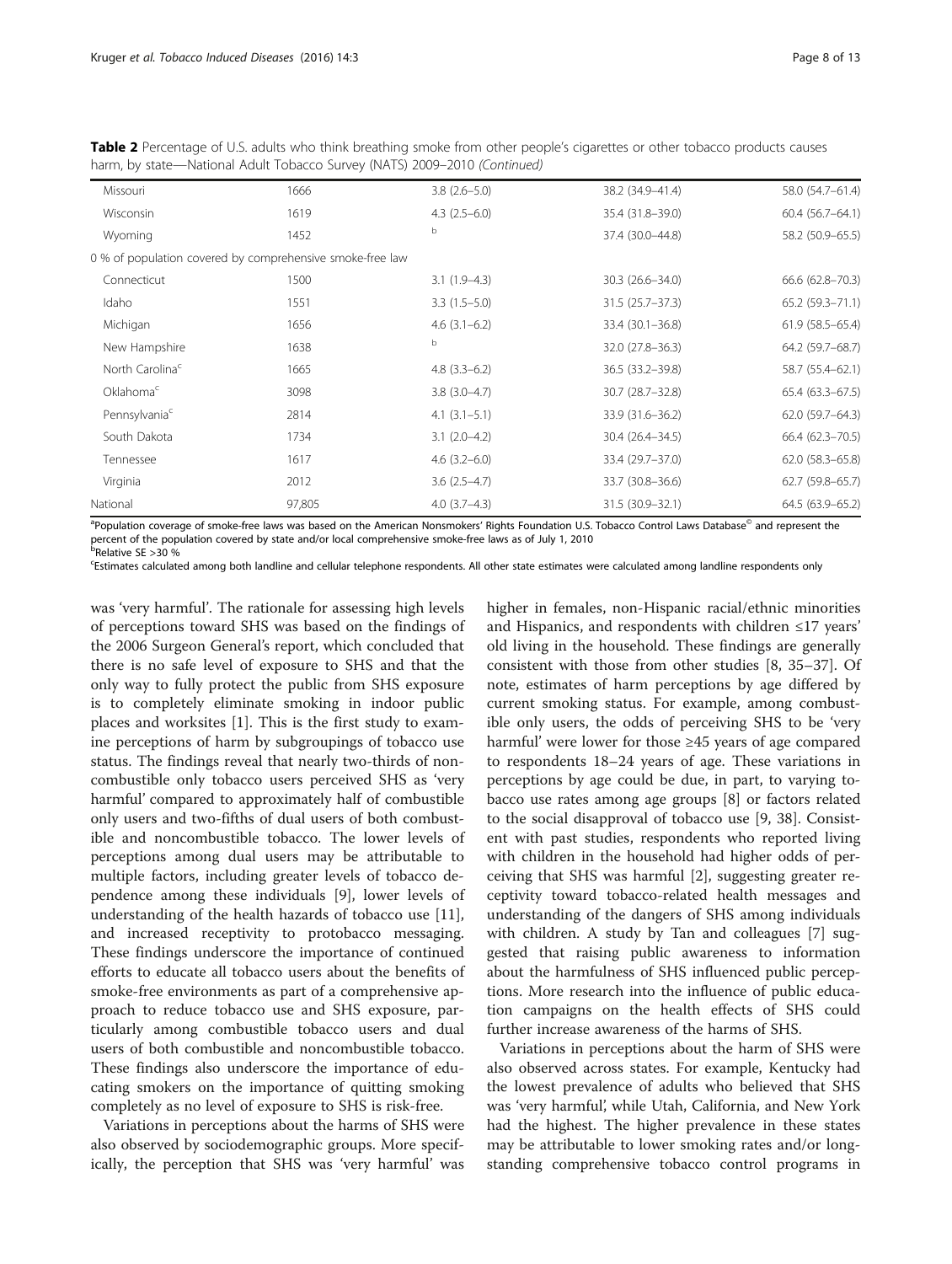|                          | Combustible only                                   |                               | Noncombustible only                                                                     |                               | Combustible &<br>Noncombustible            |                                    | No tobacco use                 |                               | Overall                                                                       |                                      |
|--------------------------|----------------------------------------------------|-------------------------------|-----------------------------------------------------------------------------------------|-------------------------------|--------------------------------------------|------------------------------------|--------------------------------|-------------------------------|-------------------------------------------------------------------------------|--------------------------------------|
|                          | $(n = 5648)$                                       |                               | $(n = 297)$                                                                             |                               | $(n = 441)$                                |                                    | $(n = 38,074)$                 |                               | $(n = 44,460)$                                                                |                                      |
| Characteristics          | $\%$                                               | <b>AOR</b><br>$(95 % CI)^{b}$ | $\%$                                                                                    | <b>AOR</b><br>$(95 % CI)^{b}$ | $\%$                                       | <b>AOR</b><br>(95 % Cl) $^{\rm b}$ | %                              | <b>AOR</b><br>$(95 % CI)^{b}$ | $\%$                                                                          | <b>AOR</b><br>(95 % C1) <sup>b</sup> |
| Overall                  | 47.9 (46.2-49.5)                                   |                               | <b>0.3 (0.2-0.4)</b> 62.1 (54.3-69.4) <b>0.7 (0.5-0.9)</b>                              |                               | 40.7 $(35.6 - 46.0)$ 0.3 $(0.2 - 0.4)$     |                                    | 76.5 (75.6-77.3) 1.00          |                               | $67.3(66.5 - 68.0)$                                                           |                                      |
| Sex                      |                                                    |                               |                                                                                         |                               |                                            |                                    |                                |                               |                                                                               |                                      |
| Male                     | 45.1 (42.6-47.7) 1.00                              |                               | 59.6 (51.0-67.6) 1.00                                                                   |                               | 40.6 (35.1-46.2) 1.00                      |                                    | 70.3 (68.4-72.2) 1.00          |                               | 58.7 (57.2-60.2) 1.00                                                         |                                      |
| Female                   |                                                    |                               | 50.8 $(48.7-52.9)$ <b>1.3 <math>(1.1-0.5)</math></b> 77.3 $(61.5-87.9)$ 1.6 $(0.6-4.0)$ |                               | 42.1 (27.4–58.4) 1.0 (0.5–2.1)             |                                    |                                |                               | $79.2$ (78.4–80.1) <b>1.7 (1.5–1.9)</b> 72.8 (72.0–73.6) <b>1.6 (1.4–1.7)</b> |                                      |
| Age (years)              |                                                    |                               |                                                                                         |                               |                                            |                                    |                                |                               |                                                                               |                                      |
| $18 - 24$                | 55.2 (50.5-59.8) 1.00                              |                               | 70.5 (49.5-85.4) 1.00                                                                   |                               | 44.3 (34.6-54.4) 1.00                      |                                    | 74.5 (71.6-77.1) 1.00          |                               | 66.3 (63.9-68.7) 1.00                                                         |                                      |
| $25 - 44$                | $53.8$ (51.0-56.5) 0.9 (0.7-1.2)                   |                               | 59.3 (47.2-70.4) 0.4 (0.2-1.2)                                                          |                               | 37.9 (31.0-45.2) 0.6 (0.4-1.0)             |                                    | 78.0 (76.4-79.6) 1.0 (0.8-1.3) |                               | $68.8$ $(67.4 - 70.2)$ 1.0 $(0.8 - 1.1)$                                      |                                      |
| $45 - 64$                |                                                    |                               | 39.8 (37.5-42.1) 0.6 (0.5-0.8) 59.9 (48.1-70.6) 0.6 (0.2-1.6)                           |                               | 39.0 (28.7-50.4) 0.7 (0.4-1.3)             |                                    | 75.8 (74.6-77.0) 1.0 (0.9-1.2) |                               | $64.6$ (63.4–65.7) <b>0.8 (0.7–0.9)</b>                                       |                                      |
| $\geq 65$                |                                                    |                               | 33.8 $(29.7-38.3)$ <b>0.5 <math>(0.4-0.6)</math></b> 65.1 $(45.4-80.8)$ 0.4 $(0.1-1.6)$ |                               | 55.9 (34.9-74.9) 1.7 (0.7-4.3)             |                                    | 76.0 (74.6-77.4) 1.1 (0.0-1.4) |                               | 70.0 (68.5-71.4) 0.9 (0.8-1.1)                                                |                                      |
| Race/ethnicity           |                                                    |                               |                                                                                         |                               |                                            |                                    |                                |                               |                                                                               |                                      |
| White, non-Hispanic      | 41.8 (40.0-43.5) 1.00                              |                               | 59.6 (51.2-67.6) 1.00                                                                   |                               | 35.2 (30.1-40.8) 1.00                      |                                    | 73.0 (72.1-73.8) 1.00          |                               | 62.6 (61.8-63.4) 1.00                                                         |                                      |
| Black, non-Hispanic      |                                                    |                               | $60.4$ (56.0–64.7) <b>2.1 (1.7–2.6)</b> 64.1 (37.1–84.4) 1.1 (0.4–3.2)                  |                               | $69.4$ $(45.4 - 86.1)$ $6.3$ $(2.2 - 8.1)$ |                                    |                                |                               | $83.1$ (80.8–85.3) <b>1.9 (1.6–2.3)</b> 76.3 (74.2–78.3) <b>2.0 (1.7–2.3)</b> |                                      |
| Asian, non-Hispanic      | 48.0 (33.4–63.0) 1.2 (0.6–2.3)                     |                               | $\epsilon$                                                                              | $\rm _e$                      | $12.6(1.3-61.4)$                           | $0.2(0.0-3.4)$                     |                                |                               | 82.7 (73.8-89.1) 1.8 (1.1-3.0) 78.3 (70.7-84.3) 1.7 (1.1-2.5)                 |                                      |
| Al/AN, non-Hispanic      | 53.9 $(43.4 - 64.0)$ <b>1.6 (1.1-2.4)</b>          |                               |                                                                                         | $0.2(0.0-2.1)$                | d                                          | $1.33(0.6-3.1)$                    | 81.1 (71.0-88.3) 1.6 (0.9-2.7) |                               | $65.0$ $(58.4 - 71.0)$ <b>1.5 (1.1 - 2.0)</b>                                 |                                      |
| NH/Pl, non-Hispanic      | 58.2 (39.6-74.8) 1.7 (0.7-3.9)                     |                               | $\epsilon$                                                                              | e                             | 65.1 (17.3-94.3) 2.9 (0.4-21.0)            |                                    | 76.2 (59.7-87.4) 1.1 (0.5-2.5) |                               | 70.4 (58.5-80.0) 1.4 (0.8-2.5)                                                |                                      |
| Non-Hispanic, multirace  | 47.5 (36.4-58.8) 1.1 (0.7-1.7)                     |                               | d                                                                                       | $0.6(0.1-3.5)$                | d                                          | $2.9(0.7 - 11.9)$                  | $80.4(73.2-86.0)1.5(1.0-2.3)$  |                               | $66.5$ $(60.2 - 72.3)$ 1.3 $(1.0 - 1.7)$                                      |                                      |
| Non-Hispanic, other      | 57.9 (36.7-76.6) 1.7 (0.7-4.1)                     |                               | $96.5(75.5-99.6)$                                                                       | 50.9 (5.0-514.6)              | 78.5 (35.3-96.1) 8.2 (0.3-202.5)           |                                    | 86.7 (72.8-94.1) 2.3 (1.0-5.6) |                               | $74.8(63.6-83.5)$ <b>2.1 (1.2-3.8)</b>                                        |                                      |
| Hispanic                 |                                                    |                               | 63.8 (56.8-70.3) 1.9 (1.4-2.7) 86.3 (45.4-98.0) 7.8 (0.6-109.8)                         |                               | 96.7 (85.7-99.3) 3.3 (1.4-7.8)             |                                    |                                |                               | 82.7 (79.5-85.5) 1.8 (1.4-2.2) 77.3 (74.3-80.1) 1.8 (1.5-2.2)                 |                                      |
| Education                |                                                    |                               |                                                                                         |                               |                                            |                                    |                                |                               |                                                                               |                                      |
| 0-12 years (no diploma)  | 56.5 (51.9 - 61.0)                                 | 1.00                          | 73.5 (59.0-84.2) 1.00                                                                   |                               | 45.3 (32.7-58.5) 1.00                      |                                    | 77.9 (74.5-81.0) 1.00          |                               | 68.8 (66.1-71.4) 1.00                                                         |                                      |
| <b>GED</b>               | $50.4$ (42.7-58.0) 0.8 (0.6-1.2)                   |                               | d                                                                                       | $0.6(0.1-3.8)$                | 49.3 (28.8-70.0) 1.8 (0.7-4.6)             |                                    | 73.7 (65.9-80.2) 0.8 (0.6-1.2) |                               | 59.2 (53.8-64.4) 0.9 (0.7-1.2)                                                |                                      |
| High school graduate     |                                                    |                               | 44.7 $(41.8-47.6)$ <b>0.7 <math>(0.6-0.9)</math></b> 68.3 $(54.4-79.6)$ 0.7 $(0.3-2.0)$ |                               | 36.9 (29.1-45.3) 0.9 (0.5-1.7)             |                                    | 75.3 (73.5-77.0) 1.0 (0.8-1.3) |                               | $64.7(63.2 - 66.2)$ 0.9 $(0.8 - 1.0)$                                         |                                      |
| Some college (no degree) |                                                    |                               | 45.3 (41.8-48.9) <b>0.7 (0.6-0.9)</b> 48.3 (28.3-68.8) 0.4 (0.1-1.2)                    |                               | 41.9 (30.8-53.8) 1.1 (0.5-2.3)             |                                    | 75.7 (73.8–77.5) 1.0 (0.8–1.3) |                               | 66.0 (64.3-67.7) 0.9 (0.74-1.0)                                               |                                      |
| Associate degree         | $49.3(45.4-53.3)0.9(0.7-1.1)$                      |                               | 39.7 (22.3-60.3) 0.1 (0.0-0.5)                                                          |                               | 34.4 (23.9-46.8) 1.0 (0.5-2.2)             |                                    | 79.1 (77.4-80.7) 1.3 (1.0-1.6) |                               | 69.5 (67.8-71.2) 1.0 (0.9-1.2)                                                |                                      |
| Undergraduate degree     |                                                    |                               | 41.0 $(37.2-44.8)$ <b>0.7 <math>(0.5-0.9)</math></b> 58.6 $(36.8-77.5)$ 0.5 $(0.1-1.8)$ |                               | 40.7 (26.3-57.0) 1.4 (0.6-3.6)             |                                    | 75.7 (74.2-77.1) 1.1 (0.9-1.4) |                               | $68.9(67.5-70.3)$ 0.9 $(0.8-1.1)$                                             |                                      |
| Graduate degree          | 40.4 (34.7-46.4) <b>0.7 (0.5-0.9)</b> <sup>d</sup> |                               |                                                                                         | $0.1(0.0-0.7)$                | d                                          | $1.0(0.3 - 3.3)$                   | 76.6 (75.0-78.2) 1.1 (0.9-1.4) |                               | $71.6(69.9-73.2)$ $1.0(0.8-1.1)$                                              |                                      |
| Marital status           |                                                    |                               |                                                                                         |                               |                                            |                                    |                                |                               |                                                                               |                                      |
| Married/partnered        | $48.4(46.1-50.7)$ 1.1 $(1.0-1.3)$                  |                               | 95.4 (89.7-98.0) 2.0 (0.9-4.1)                                                          |                               | 41.2 (34.0-48.9) 1.0 (0.6-1.5)             |                                    | 76.7 (75.7–77.8) 1.1 (1.0–1.2) |                               | $68.6$ $(67.6 - 69.6)$ 1.1 $(1.1 - 1.2)$                                      |                                      |

<span id="page-8-0"></span>**Table 3** Percent and adjusted odds ratios of U.S. adults who think breathing smoke from other people's cigarettes or other tobacco products was 'very harmful' overall by tobacco use status<sup>a</sup> and selected characteristics—National Adult Tobacco Survey (NATS) 2009–2010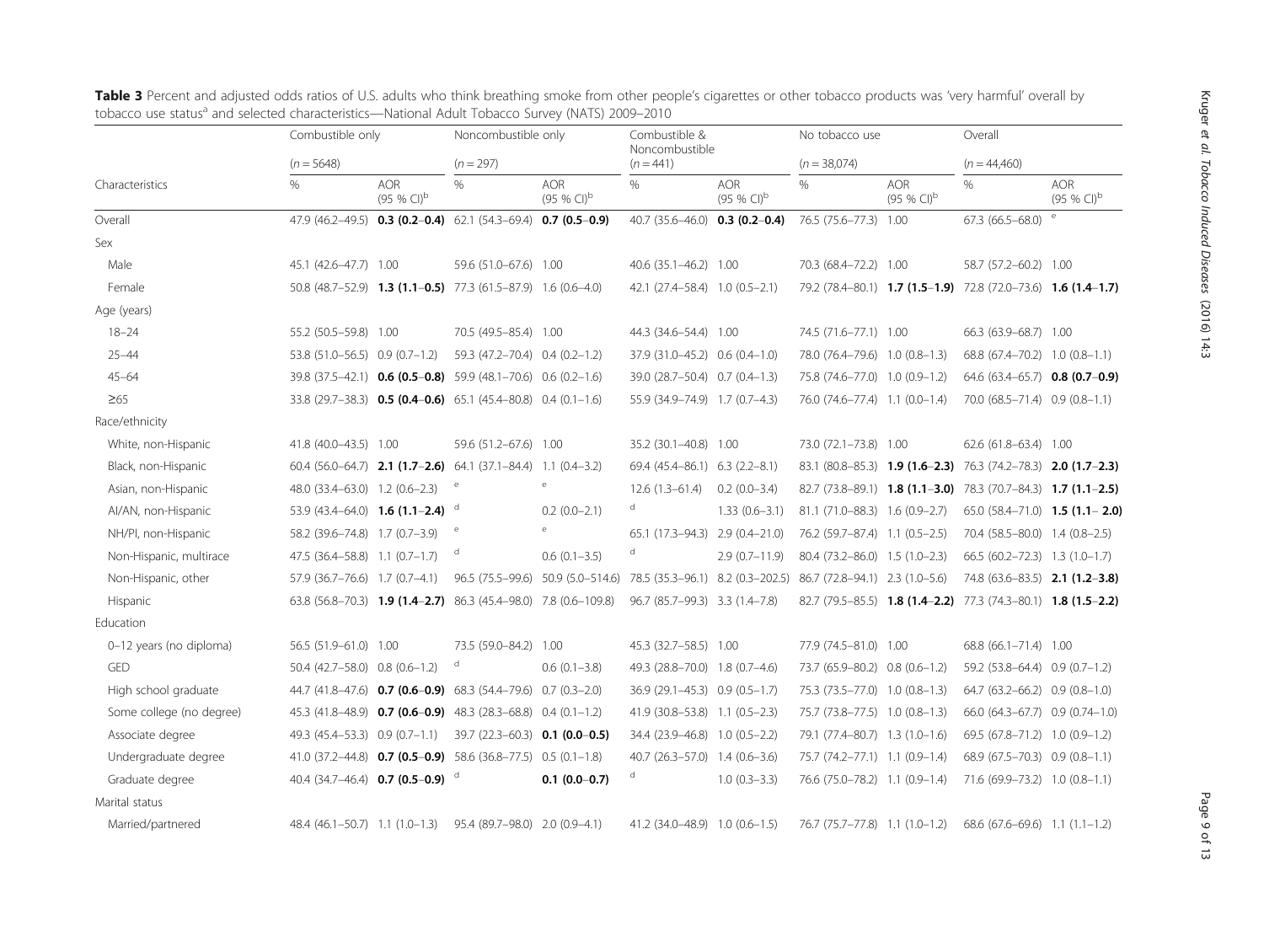| Single/separated/ divorced or<br>widowed            | 47.4 (45.0-49.7) 1.00                      |                | 94.0 (88.5-97.0) 1.00                                                                                     |                   | 40.3 (33.2-47.7) 1.00           |                | 76.1 (74.7-77.5) 1.00                 |                | 65.6 (64.4-66.8) 1.00                                                                                     |  |
|-----------------------------------------------------|--------------------------------------------|----------------|-----------------------------------------------------------------------------------------------------------|-------------------|---------------------------------|----------------|---------------------------------------|----------------|-----------------------------------------------------------------------------------------------------------|--|
| Annual household income                             |                                            |                |                                                                                                           |                   |                                 |                |                                       |                |                                                                                                           |  |
| $<$ \$20,000                                        | 53.7 (49.8-57.4) 1.00                      |                | 63.7 (54.5-71.9) 1.00                                                                                     |                   | 40.3 (27.2-55.0) 1.00           |                | 81.2 (78.8-83.4) 1.00                 |                | 69.2 (67.0-71.3) 1.00                                                                                     |  |
| \$20,000-\$49,999                                   | 47.9 $(45.3 - 50.6)$ 0.8 $(0.7 - 1.0)$     |                | $60.1$ (46.7-72.2) $0.5$ (0.2-1.5)                                                                        |                   | 37.4 (29.6-45.8) 1.0 (0.5-1.9)  |                |                                       |                | 76.4 $(74.7-78.0)$ 0.8 $(0.7-0.9)$ 66.2 $(64.8-67.6)$ 0.8 $(0.7-0.9)$                                     |  |
| \$50,000-\$99,999                                   |                                            |                | 42.3 $(39.2-45.5)$ <b>0.7 <math>(0.6-0.9)</math></b> 62.1 $(54.3-69.4)$ <b>0.3 <math>(0.1-0.9)</math></b> |                   | 47.7 (38.0-57.5) 1.8 (0.9-3.8)  |                |                                       |                | 75.7 $(74.4-77.0)$ 0.8 $(0.7-0.9)$ 66.8 65.5-68.1) 0.8 $(0.7-0.9)$                                        |  |
| $\geq$ \$100.000                                    | 44.5 (39.3-49.8) 0.8 (0.6-1.1)             |                | 77.5 (59.8-88.8) 0.3 (0.1-1.2)                                                                            |                   | 30.9 (19.6-45.0) 0.7 (0.3-1.6)  |                |                                       |                | 74.8 (73.0–76.5) 0.8 (0.6–0.9) 67.4 (65.5–69.2) 0.9 (0.7–0.9)                                             |  |
| Unspecified                                         | 58.2 (50.1-66.0) 1.1 (0.8-1.6)             |                | $\mathsf{q}$                                                                                              | $0.2(0.0-0.8)$    | 60.6 (39.2-78.6) 2.6 (0.9-7.3)  |                | 75.3 (71.2-79.0) 0.8 (0.6-1.0)        |                | $70.8(67.1-74.2)$ 0.9 $(0.7-1.1)$                                                                         |  |
| U.S. region indicator                               |                                            |                |                                                                                                           |                   |                                 |                |                                       |                |                                                                                                           |  |
| Northeast                                           | 49.2 (45.7-52.8) 1.1 (0.9-1.4)             |                | 68.6 (46.8-84.4) 3.2 (0.8-12.9)                                                                           |                   | 45.1 (31.6-59.4) 1.0 (0.4-2.3)  |                | 76.2 (74.6-77.8) 0.9 (0.8-1.1)        |                | $68.4(66.9-70.0)$ 1.0 $(0.9-1.1)$                                                                         |  |
| Midwest                                             | 43.6 40.4 - 46.8)                          | $0.8(0.7-1.0)$ | 56.1 (40.6-70.6) 1.1 (0.4-3.2)                                                                            |                   | 32.6 (23.3-43.5) 0.6 (0.3-1.2)  |                |                                       |                | 73.3 $(71.8-74.8)$ 0.8 $(0.7-0.9)$ 63.1 $(61.6-64.5)$ 0.8 $(0.7-0.9)$                                     |  |
| South                                               | 48.4 45.8-50.9)                            | $1.0(0.8-1.2)$ | $64.8$ $(53.6 - 74.5)$ 2.2 $(0.8 - 6.2)$                                                                  |                   | 42.0 (34.6-49.7) 0.7 (0.4-1.3)  |                | 76.9 (75.5-78.2) 1.0 (0.8-1.1)        |                | $67.2$ $(65.9 - 68.4)$ 1.0 $(0.8 - 1.1)$                                                                  |  |
| West                                                | 50.5 46.0-54.9)                            | 1.00           | 59.5 (39.5-76.7) 1.00                                                                                     |                   | 45.0 (32.7-58.1) 1.00           |                | 78.9 (76.7-81.0) 1.00                 |                | 70.5 (68.5-72.5) 1.00                                                                                     |  |
| Sexual orientation                                  |                                            |                |                                                                                                           |                   |                                 |                |                                       |                |                                                                                                           |  |
| Heterosexual/straight                               | 47.7 46.0-49.4)                            | 1.00           | 62.0 (54.1-69.4) 1.00                                                                                     |                   | 41.3 (36.2-46.7) 1.00           |                | 76.4 (75.5-77.2) 1.00                 |                | 67.2 (66.5-68.0) 1.00                                                                                     |  |
| <b>LGBT</b>                                         | 47.3 (39.1-55.7) 0.9 (0.6-1.2)             |                | 80.4 (4.5-97.0)                                                                                           | $1.5(0.1 - 21.1)$ | d                               | $0.2(0.0-1.1)$ | 74.6 67.5-80.5)                       | $1.0(0.7-1.4)$ | $60.7(55.2 - 66.0)$ $0.9(0.7 - 1.1)$                                                                      |  |
| Unspecified                                         | $63.7$ $(41.4 - 81.3)$ $1.5$ $(0.6 - 3.9)$ |                | d                                                                                                         | $0.0(0.0-0.5)$    | 81.9 (41.8-96.6) 8.1 (1.2-56.3) |                | 83.3 (76.8-88.3) 1.3 (0.8-2.0)        |                | 80.2 (73.5-85.5) 1.3 (0.9-1.9)                                                                            |  |
| Children ≤17 years old living in household          |                                            |                |                                                                                                           |                   |                                 |                |                                       |                |                                                                                                           |  |
| Yes                                                 |                                            |                | 56.7 $(53.9-59.4)$ <b>1.4 <math>(1.2-1.6)</math></b> 66.1 $(54.9-75.8)$ <b>2.0 <math>(1.1-4.0)</math></b> |                   | 42.8 (35.0-51.0) 1.4 (0.9-2.3)  |                |                                       |                | 79.1 $(77.7-80.4)$ 1.2 $(1.1-1.4)$ 71.5 $(70.2-72.8)$ 1.3 $(1.1-1.4)$                                     |  |
| <b>No</b>                                           | 41.4 (39.4-43.4) 1.00                      |                | 58.9 (48.1-68.9) 1.00                                                                                     |                   | 38.9 (32.3-45.9) 1.00           |                | 74.6 (73.5-75.6) 1.00                 |                | 64.1 (63.2-65.1) 1.00                                                                                     |  |
| Population coverage of smoke-free laws <sup>c</sup> |                                            |                |                                                                                                           |                   |                                 |                |                                       |                |                                                                                                           |  |
| 100 % state laws                                    | 48.7 (46.4-51.1) 1.2 (1.0-1.4)             |                | $65.3$ (52.1-76.5) <b>2.9 (1.1-7.4)</b>                                                                   |                   | $37.3(29.8-45.5)$ 0.5 (0.3-0.9) |                |                                       |                | 77.0 $(75.9-78.0)$ <b>1.2 <math>(1.1-1.3)</math></b> 68.1 $(67.1-69.2)$ <b>1.1 <math>(1.1-1.3)</math></b> |  |
| 20-99 % state laws                                  | 48.4 (44.0-52.8) 1.1 (0.9-1.4)             |                | $69.3$ (56.6–79.7) <b>3.2 (1.2–8.3)</b>                                                                   |                   | 39.0 (27.3-52.1) 0.6 (0.3-1.2)  |                | $78.5(76.1 - 80.6)$ 1.2 $(1.0 - 1.3)$ |                | $69.2$ $(67.1 - 71.2)$ 1.1 $(1.0 - 1.2)$                                                                  |  |
| 1-19 % state laws                                   | 47.5 (43.2-52.0) 1.1 (0.9-1.4)             |                | $51.8$ (30.2-72.7) 1.3 (0.5-3.6)                                                                          |                   | 40.2 (27.8-54.0) 0.7 (0.3-1.4)  |                | 75.0 (72.3-77.5) 1.0 (0.9-1.2)        |                | $65.4(63.1-67.6)$ 1.0 $(0.9-1.1)$                                                                         |  |
| 0 % state or local laws                             | 45.2 (42.0-48.5) 1.00                      |                | 57.7 (43.3-70.9) 1.00                                                                                     |                   | 48.1 (38.4-57.9) 1.00           |                | 73.6 (72.0-75.2) 1.00                 |                | 64.0 (62.5-65.5) 1.00                                                                                     |  |

Table 3 Percent and adjusted odds ratios of U.S. adults who think breathing smoke from other people's cigarettes or other tobacco products was 'very harmful' overall by tobacco use status<sup>a</sup> and selected characteristics—National Adult Tobacco Survey (NATS) 2009–2010 (Continued)

Abbreviation: AOR adjusted odds ratio, CI confidence interval, AI/AN American Indian/Alaska Native, NH/PI Native Hawaiian/Pacific Islander, GED Graduate Equivalency Degree, LGBT Lesbian, Gay, Bisexual, or Transgender <sup>a</sup>Combustible only was defined as those who reported smoking at least 100 cigarettes during their lifetime and who currently smoke cigarettes, and/or use cigars/cigarillos/little cigars, pipes, water pipe/hookah, and do not use chewing tobacco/snuff/dip or snus. Noncombustible only was defined as those who reported using chewing tobacco/snuff/dip or snus on ≥1 day during the past 30 days and do not currently smoke cigarettes, and/or use cigars/cigarillos/little cigars, pipes, water pipe/hookah. Combustible and noncombustible users are those who use both combustible and noncombustible tobacco products. No tobacco users are those who do not currently use any combustible or noncombustible products

b<br>Adjusted odds ratios were computed using a binary logistic regression model adjusted for all covariates listed in the table; additionally, tobacco use was included in the overall model. Statistically significant odds ratios are noted in bold. For tobacco use status in the overall model, the overall prevalence and adjusted OR for combustible only users was 47.9 (46.2–49.5) AOR = 0.3 (0.2–0.4); noncombustible only users was 62.1 (54.3–69.4), AOR = 0.7 (0.5–0.9); combustible and noncombustible users was 40.7 (35.6–46.0), AOR = 0.3 (0.2–0.4); and no tobacco users was 76.5 (75.6–77.3), AOR = 1.00 (referent) <sup>c</sup>

Fopulation coverage of smoke-free laws was based on the ANRF's U.S. Tobacco Control Laws Database<sup>®</sup> and represents the percent of the population covered by state and/or local comprehensive smoke-free laws as of July 1, 20  $R$ elative SF >30 %

<sup>e</sup>Point estimate was 100 % and adjusted odds ratio could not be calculated due to zero cell count in nontobacco users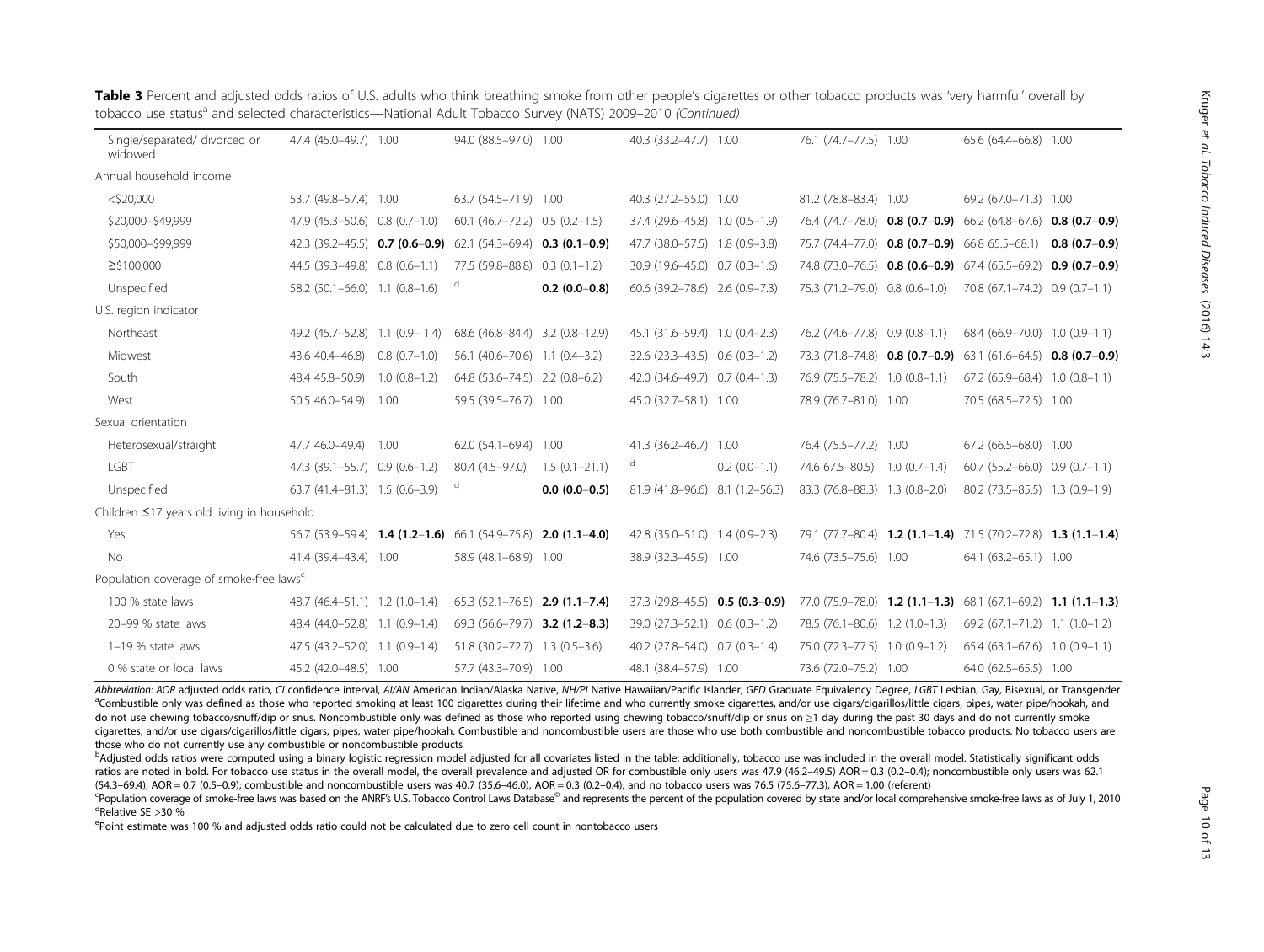these states [[3,](#page-11-0) [39](#page-12-0)]. Conversely, the relatively lower coverage in some states could be attributable to higher smoking rates or varying norms related to the social acceptability of tobacco use [\[40](#page-12-0), [41\]](#page-12-0). Improving public awareness about the harms of SHS could help inform pathways to smoke-free policy implementation. The implementation of such policies could also further enhance public knowledge of the dangers of SHS and favorable attitudes towards smoke-free environments. The adoption of smoke-free policies have been shown to increase public favorability toward smoke-free environments in public and private settings [\[15,](#page-11-0) [42](#page-12-0)–[45](#page-12-0)]. For example, Tang and colleagues found favorability toward smokefree bar law implantation among bar patrons and bar owners and staff [[46\]](#page-12-0). Similarly, Fong and colleagues documented increased support for smoke-free environments following Ireland's implementation of comprehensive smoke-free legislation [[15](#page-11-0)]. In the U.S., Cheng and colleagues documented positive associations between comprehensive smoke-free law adoption and voluntary smoke-free home rules [\[43](#page-12-0)]. Thus, opportunities exist for leveraging public attitudes toward SHS to promote smoke-free environments in states not protected by statewide comprehensive smoke-free policies.

Variations in harm perception were also observed by comprehensive smoke-free law coverage. A significant association was observed between perceptions about the harm of SHS exposure and population level coverage of state and/or local smoke-free laws, overall and by noncombustible only users, combustible and noncombustible users, and no tobacco users. In general, given that perceptions about the harm of SHS exposure were higher among respondents covered by a 100 % smokefree law compared to those not covered by such a law, it is possible this result could be attributable to the changing social norms related to the social acceptability of tobacco use and the increased prevalence of smoke-free environments [[47\]](#page-12-0). These findings underscore the importance of efforts to further increase public awareness of the health effects of SHS through education campaigns, which can contribute to changes in social norms regarding the acceptability of smoking around others.

The major strength of this study is that it utilized a large, nationally representative database and assessed factors associated with perceptions of harm across tobacco use categories and levels of smoke-free law coverage. However, the study is subject to at least eight limitations. First, these data are self-reported and may be subject to recall bias. Second, these data are crosssectional and, thus, it was not possible to assess causal relationships between harm perceptions and smoke-free law adoption. Third, the overall NATS response rate was 37.6 % and state response rates ranged from 28.2 to 49.3 %; low response rates increase the potential for bias.

Fourth, in order to prevent large variances in survey estimates and small sample sizes, cellular telephone respondents were excluded from estimates for states that had fewer than 200 cellular telephone respondents. However, we included cellular telephone respondents in all national estimates and in estimates for the 12 states that had a sufficient sample size. Given that cellular phone only users are more likely to be current cigarette smokers, the omission of cellular phone only users could lead to overestimation of perceived harm from SHS for the remaining 38 states [[48\]](#page-12-0). Fifth, the operational definition of perceived harm used in this study did not fully align with measures used elsewhere in the literature [[49\]](#page-12-0). Moreover, the employed question asked about respondents' beliefs about breathing smoke from other people's cigarettes or from other tobacco products, and thus, it is not possible to determine if perception from cigarette smoke may have differed from other tobacco products. Sixth, these data are from 2009 to 2010, and thus, may not reflect more recent harm perceptions toward SHS. However, although some progress has been made in reducing secondhand smoke exposure since that period at the state and local levels, it is not expected that population-level perceptions would change considerably over this five year period. Seventh, it is possible that perceptions of harm from SHS were underestimated in states with a statewide smoke-free policy that was not classified as 100 % smoke-free due to certain exemptions, but which still protect a large proportion of the state's population from SHS exposure; for example California has an exemption for enclosed public places and places of employment, and therefore is not categorized as have a comprehensive law. However, a supplementary analysis that treated California as having 100 % coverage did not significantly impact the currently presented estimates. Finally, it was not possible to assess perceptions of harm by frequency of tobacco product use given the manner in which current use was assessed for most products in the survey; future research is critical to further explore potential associations between harm perceptions and frequency of use of all forms of tobacco used by U.S. adults.

## Conclusion

This is the first study to assess levels of perceived harm from SHS exposure by tobacco use status and comprehensive smoke-free law coverage among a nationally representative sample of U.S. adults. The findings reveal that nearly two-thirds of all U.S. adults perceived SHS exposure to be 'very harmful'. Efforts to increase awareness about the harms of SHS exposure and the benefits of smoke-free environments may help inform efforts to protect all Americans from SHS exposure, particularly tobacco users. Variability in perceptions about the harm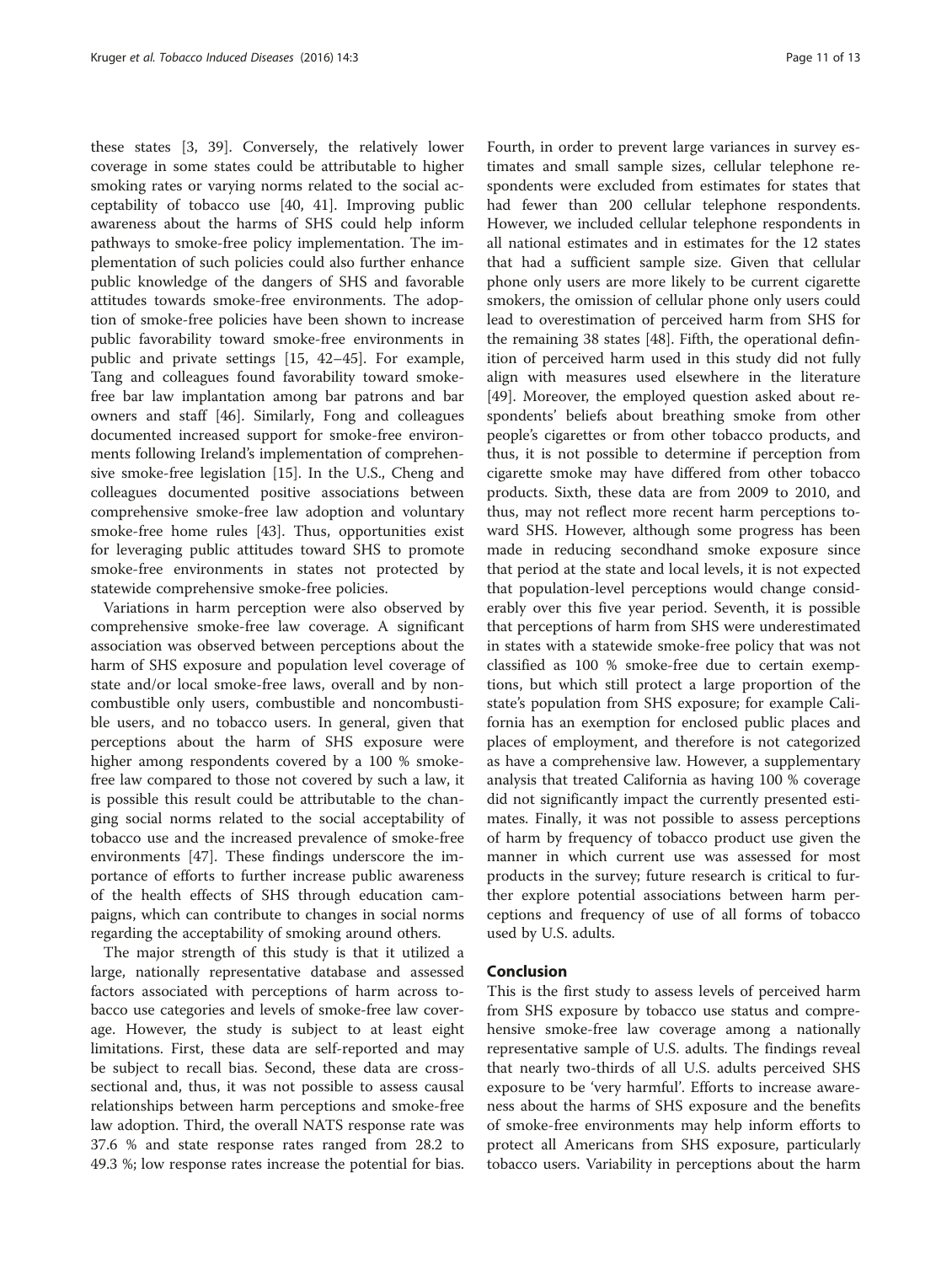<span id="page-11-0"></span>of SHS was observed by tobacco use status, with prevalence being highest among adults who do not use tobacco and lowest among those who use both combustible and noncombustible tobacco. Additionally, perceptions about the harm of SHS exposure were higher among respondents covered by a 100 % smokefree law compared to those not covered by such a law. These findings underscore the importance of efforts to further increase public awareness of the health effects of SHS through education campaigns, which can contribute to changes in social norms regarding the acceptability of smoking around others. Efforts to educate the public about the dangers of SHS are especially important among tobacco users, particularly combustible only users and users of both combustible and noncombustible tobacco. Expanding comprehensive smoke-free policies could further protect all Americans from SHS, a completely preventable health hazard.

#### Competing interest

The authors declare they have no competing interest to report.

#### Authors' contributions

All authors contributed to the writing of this paper. JK drafted the manuscript. RP analyzed the data. JK, MK, SB, BK designed the study and interpreted the data. All authors approved the final version to be submitted for consideration of publication.

#### Acknowledgements

The findings and conclusions in this report are those of the authors and do not necessarily represent the official position of the Centers for Disease Control and Prevention. Funding for Dr. Michelle Kegler's contribution to this work was provided by the National Cancer Institute under the State and Community Tobacco Control Initiative, Grant Number UO1-CA154282. There were no sources of funding, direct or indirect, for other authors in regards to the reported research.

#### Author details

<sup>1</sup>Office on Smoking and Health, National Center for Chronic Disease Prevention and Health Promotion, Centers for Disease Control and Prevention, Atlanta, GA, USA. <sup>2</sup> Contractor Support for NCCDPHP/NGIS, Office on Smoking and Health, National Center for Chronic Disease Prevention and Health Promotion, Atlanta, GA, USA. <sup>3</sup>Emory University, Rollins School of Public Health, Atlanta, GA, USA.

### Received: 13 July 2015 Accepted: 26 January 2016 Published online: 02 February 2016

#### References

- U.S. Department of Health and Human Services. The health consequences of involuntary exposure to tobacco smoke: A report of the surgeon general. Atlanta: Department of Health and Human Services, Centers for Disease Control and Prevention, Coordinating Center for Health Promotion, National Center for Chronic Disease Prevention and Health Promotion, Office on Smoking and Health; 2006.
- 2. U.S. Department of Health and Human Services. The health consequences of smoking - 50 years of progress: A report of the surgeon general. Atlanta: Department of Health and Human Services, Centers for Disease Control and Prevention, National Center for Chronic Disease Prevention and Health Promotion, Office on Smoking and Health; 2014.
- 3. CDC. State Tobacco Activities Tracking and Evaluation (STATE) System. [[www.cdc.STATESystem\]](http://www.cdc.STATESystem)
- 4. American Nonsmokers' Rights Foundation. Local 100 % smoke-free laws in all workplaces, restaurants, and bars: effective by year. [\[http://www.no](http://www.no-smoke.org/download.php?file=/pdf/current_smoke-free_ordinances_by_year.pdf)[smoke.org/download.php?file=/pdf/current\\_smoke-free\\_ordinances\\_by\\_](http://www.no-smoke.org/download.php?file=/pdf/current_smoke-free_ordinances_by_year.pdf) [year.pdf](http://www.no-smoke.org/download.php?file=/pdf/current_smoke-free_ordinances_by_year.pdf)]
- 5. CDC. State smoke-free laws for worksites, restaurants, and bars-United States, 2000–2010. Morb Mortal Wkly Rep. 2011;60(15):472–5.
- 6. CDC. Vital Signs: Disparities in nonsmokers' exposure to secondhand smoke. Morb Mortal Wkly Rep. 2015;64(4):103–8.
- 7. Tan ASL, Bigman CA, Mello S, Sanders-Jackson A. Is exposure to e-cigarette communication associated with perceived harms of e-cigarette secondhand vapour? Results from a national survey of US adults. BMJ Open. 2015;5:  $e^{0.07134}$
- 8. King BA, Dube SR, Babb SD. Perceptions about the harm of secondhand smoke exposure among U.S. middle and high school students: findings from the 2012 National Youth Tobacco Survey. Tob Induced Diseases. 2013;11:16.
- 9. Richardson A, Pearson J, Xiao H, Staigaitis C, Vallone D. Prevalence, harm perceptions, and reasons for using non-combustible tobacco products among current and former smokers. Am J Public Health. 2014; 104(8):1437–44.
- 10. Liu ST, Nemeth JM, Klein EG, Ferketich AK, Kwan M, Wewers ME. Risk perceptions of smokeless tobacco among adolescent and adult users and nonusers. J Health Communication. 2015;20(5):599–606.
- 11. Sami M, Timberlake DS, Nelson R, Goettsch B, Ataian N, Libao P, et al. Smokers' perceptions of smokeless tobacco and harm reduction. JPHP. 2012;33(2):188–201.
- 12. Li Q, Hyland A, O'Connor R, Zhao G, Du L, Li X, et al. Attitudes towards the extension of smoking restrictions to selected outdoor areas in Italy. Tob Control. 2012;21(1):59–62.
- 13. McMillen RC, Winickoff JP, Klein JD, Weitzman M. US adult attitudes and practices regarding smoking restrictions and child exposure to environmental tobacco smoke: changes in the social climate from 2000–2001. Pediatrics. 2003;112(1 Pt 1):e55–60.
- 14. Gallus S, Rosato V, Zuccaro P, Pacifici R, Colombo P, Manzari M, et al. Support for smoke-free policies among smokers and non-smokers in six cities in China: ITC China Survey. Tob Control. 2010;19 Suppl 2:i40–46.
- 15. Fong GT, Hyland A, Borland R, Hammond D, Hastings G, McNeill A, et al. Reductions in tobacco smoke pollution and increases in support for smokefree public places following the implementation of comprehensive smokefree workplace legislation in the Republic of Ireland: Findings from the ITC Ireland/UK Survey. Tob Control. 2006;15(Suppl III):iii51–8.
- 16. Lazuras L, Rodafinos A, Eiser JR. Adolescents' support for smoke-free public settings: the roles of social norms and beliefs about exposure to secondhand smoke. J Adolesc Health. 2011;49(1):70–5.
- 17. Kandra KL, McCullough A, Ranney L, Goldstein AO. Support among middle school and high school students for smoke-free policies, North Carolina, 2009. Prev Chronic Dis. 2013;10:120135.
- 18. Borland R, Yong H, Siahpush M, Hyland A, Campbell S, Cummings K, et al. Support for and reported compliance with smoke-free restaurants and bars by smokers in four countries: findings from the International Control (ITC) Four Country Survey. Tob Control. 2006;15(Supple 3):iii23–41.
- 19. International Agency for Research on Cancer. Evaluating the Effectiveness of Smoke-free Policies. Lyon, France: World Health Organization Press; 2009.
- 20. CDC Fact Sheet. Smoke-free policies receive public support. [\[http://www.](http://www.cdc.gov/tobacco/data_statistics/fact_sheets/secondhand_smoke/protection/public_support/index.htm) [cdc.gov/tobacco/data\\_statistics/fact\\_sheets/secondhand\\_smoke/protection/](http://www.cdc.gov/tobacco/data_statistics/fact_sheets/secondhand_smoke/protection/public_support/index.htm) [public\\_support/index.htm\]](http://www.cdc.gov/tobacco/data_statistics/fact_sheets/secondhand_smoke/protection/public_support/index.htm)
- 21. Hyland A, Higbee C, Borland R, Travers M, Hastings G, Fong G, et al. Attitudes and beliefs about secondhand smoke and smoke-free policies in four countries: Findings from the International Tobacco Control Four Country Survey. Nicotine Tob Res. 2009;11(6):642–9.
- 22. Halpern-Felsher BL, Rubinstein ML. Clear the air: Adolescents' perceptions of the risks associated with secondhand smoke. Prev Medicine. 2005;41(1):16–22.
- 23. Duaso M, De Irala J, Canga N. Employees' perceived exposure to environmental tobacco smoke, passive smoking risk beliefs and attitudes towards smoking: A case study in a university setting. Health Ed Res. 2006;21(1):26–33.
- 24. Conlisk E, Proescholdbell SK, Pan WK. Support for tobacco control policies among youth in North Carolina. North Carolina Med J. 2006;67(3):175–9.
- 25. Gilpin EA, White MM, Farkas AJ, Pierce JP. Home smoking restrictions: which smokers have them and how they are associated with smoking behavior. Nicotine Tob Res. 1999;1(2):153–62.
- 26. Kegler MC, Malcoe LH. Smoking restrictions in the home and car among rural Native American and white families with young children. Prev Med. 2002;35(4):334–42.